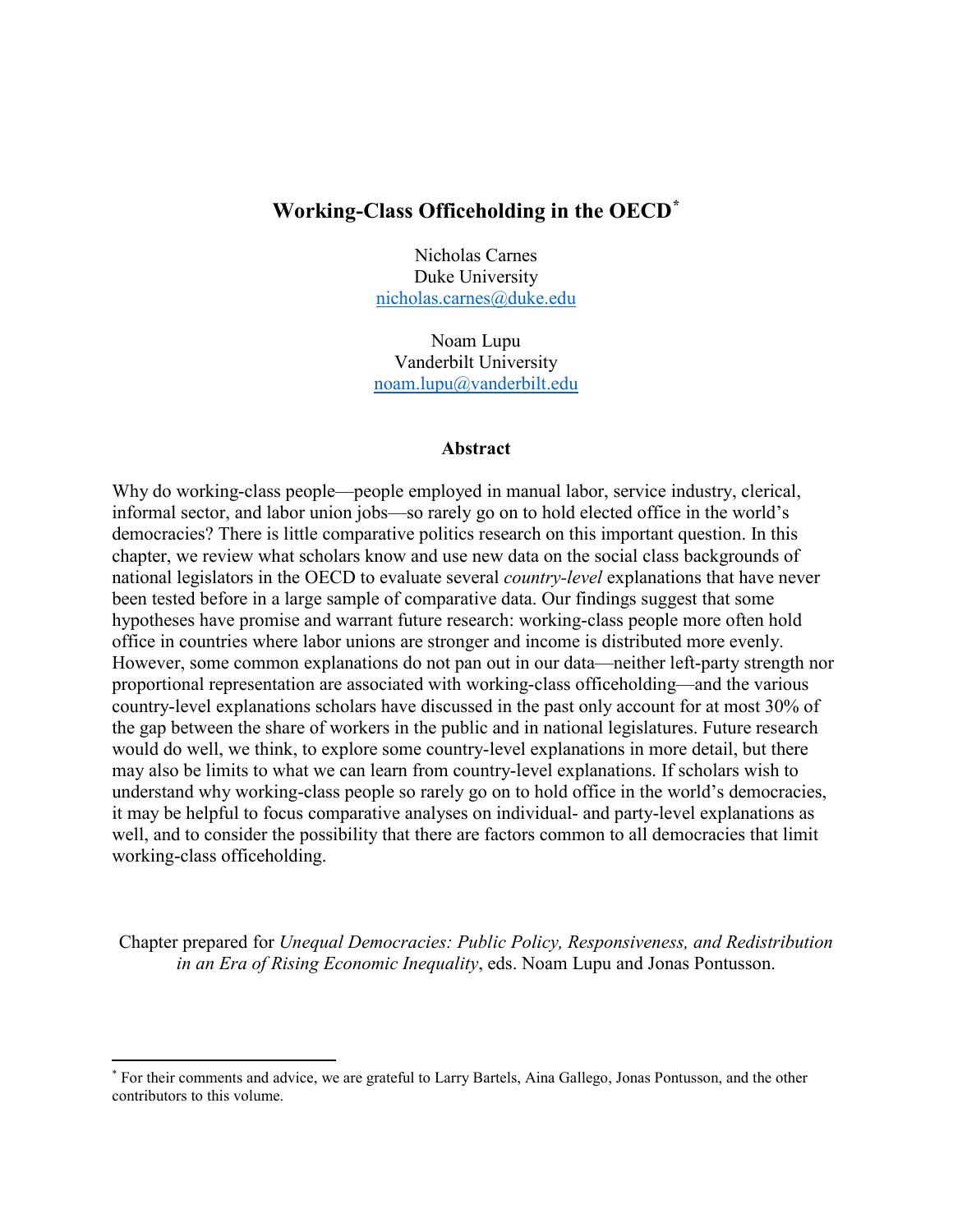Working-class citizens—people employed in manual labor, service industry, clerical, informal sector, and labor union jobs—rarely go on to hold elected office in the world's democracies. Whereas workers typically make up majorities of most countries' labor markets,<sup>[1](#page-1-0)</sup> people who had working-class jobs when they got into politics rarely go on to hold more than five percent of the seats in most national legislatures (e.g., Best 2007; Best and Cotta 2000; Carnes and Lupu 2015; Joshi 2015; Warburton et al. Forthcoming).

These kinds of inequalities in the social class makeup of governments can have important consequences for public policy.[2](#page-1-1) Politicians from the working class—like working-class citizens in most democracies—are more likely than other legislators to have pro-worker or leftist views about economic issues, preferring state intervention into the economy and a robust social safety net, and they tend to behave accordingly in office, at least to the extent that they have some personal discretion in their official decisions. These differences in politicians' attitudes and choices—coupled with the sharp numerical underrepresentation of leaders from the working class—seem to tilt policy outcomes in favor of the more rightist preferences of white-collar professionals on economic issues (Alexiadou 2020; Borwein Forthcoming; Carnes 2013; 2018; Carnes and Lupu 2015; Hemingway 2020; Hemingway Forthcoming; O'Grady 2018). [3](#page-1-2) This may help to explain why rising inequality in recent decades has not been met with the kind of

<span id="page-1-0"></span><sup>&</sup>lt;sup>1</sup> For the sake of variety, we sometimes refer to working-class people simply as workers.

<span id="page-1-1"></span><sup>2</sup> Where worker representation is lower, moreover, democratic institutions are perceived as less legitimate (Barnes and Saxton 2019), and political systems that exclude less-affluent citizens may be less racially and ethnically diverse as well (Bueno and Dunning 2017).

<span id="page-1-2"></span><sup>&</sup>lt;sup>3</sup> This phenomenon is not confined to working-class politicians; numerous studies have found evidence that other occupational and economic background characteristics of politicians predict important differences in their choices in office (e.g., Adolph 2013; Fuhrmann 2020; Han and Han Forthcoming; Hansen, Carnes, and Grey 2019; Kallis and Diaz-Serrano 2021; Kirkland Forthcoming; Stacy 2021; Szakonyi 2021). There is a growing consensus—beyond just the literature on *working-class* politicians—that the economic or class backgrounds of politicians can have important consequences for public policy.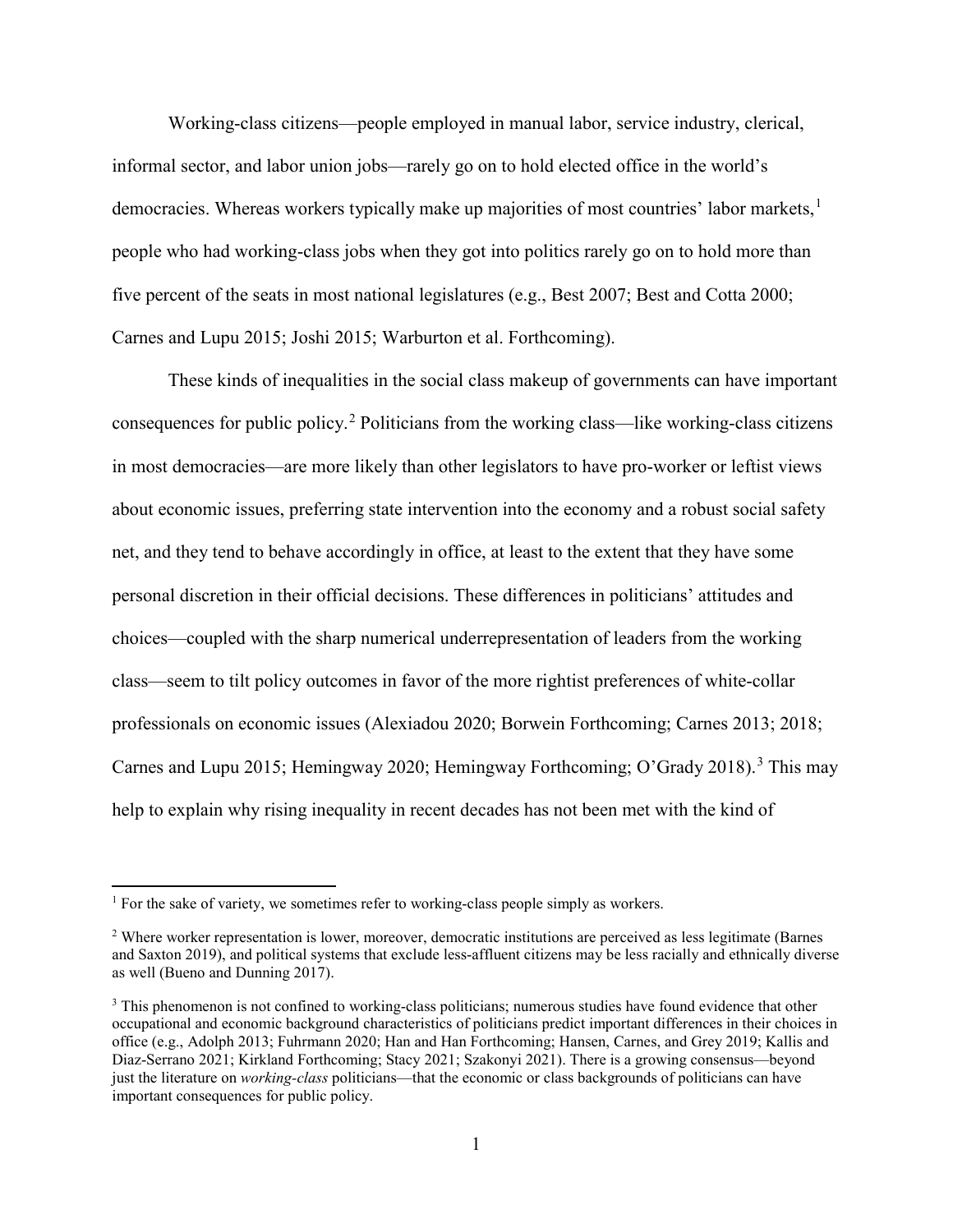compensatory redistribution that canonical theories might expect (see Lupu and Pontusson's introduction to this volume).[4](#page-2-0)

Why, then, are working-class citizens so sharply underrepresented in the world's legislatures? If holding public office can have significant consequences for public policy, it is natural to wonder: *What keeps workers out office?*

As it stands, no one really knows. Some studies have tested hypotheses that might shed light on why so few working-class citizens go on to hold office in the world's democracies. Most have been inconclusive; they have yielded null results, or the associations they have uncovered have stopped far short of accounting for the vast under-representation of workers. Moreover, all of the existing studies that might help explain why workers are so badly underrepresented have focused either on small numbers of countries (e.g., Carnes and Lupu 2016; Hemingway 2020; Joshi 2015; Vivyan et al. 2020) or on just one country at a time (e.g., Carnes 2018; Dal Bó et al. 2017; Griffin, Newman, and Buhr 2019; Matthews and Kerevel Forthcoming; Wüest and Pontusson 2018).

The time seems right for broader cross-national research that explores why so few working-class people go on to hold public office. In that spirit, this chapter takes stock of what scholars know about the causes of working-class officeholding and uses new data on the social class backgrounds of national legislators in the OECD to present initial analyses of several common *country-level* explanations that have never been tested before using data from a large sample of countries.

<span id="page-2-0"></span><sup>4</sup> Research on the class backgrounds of politicians has largely focused on differences in substantive representation but not congruence per se or responsiveness more generally (subjects Bartels and Berge Mathisen et al. take up in this volume). The reason is that in the datasets suitable for studying congruence or policy responsiveness*,* there have not been enough politicians from working-class occupations to test for differences (e.g., Lupu and Warner Forthcoming). We know of no study that has been able to test the hypothesis that the shortage of politicians from working-class jobs is responsible for the well-documented inequalities in congruence or policy responsiveness.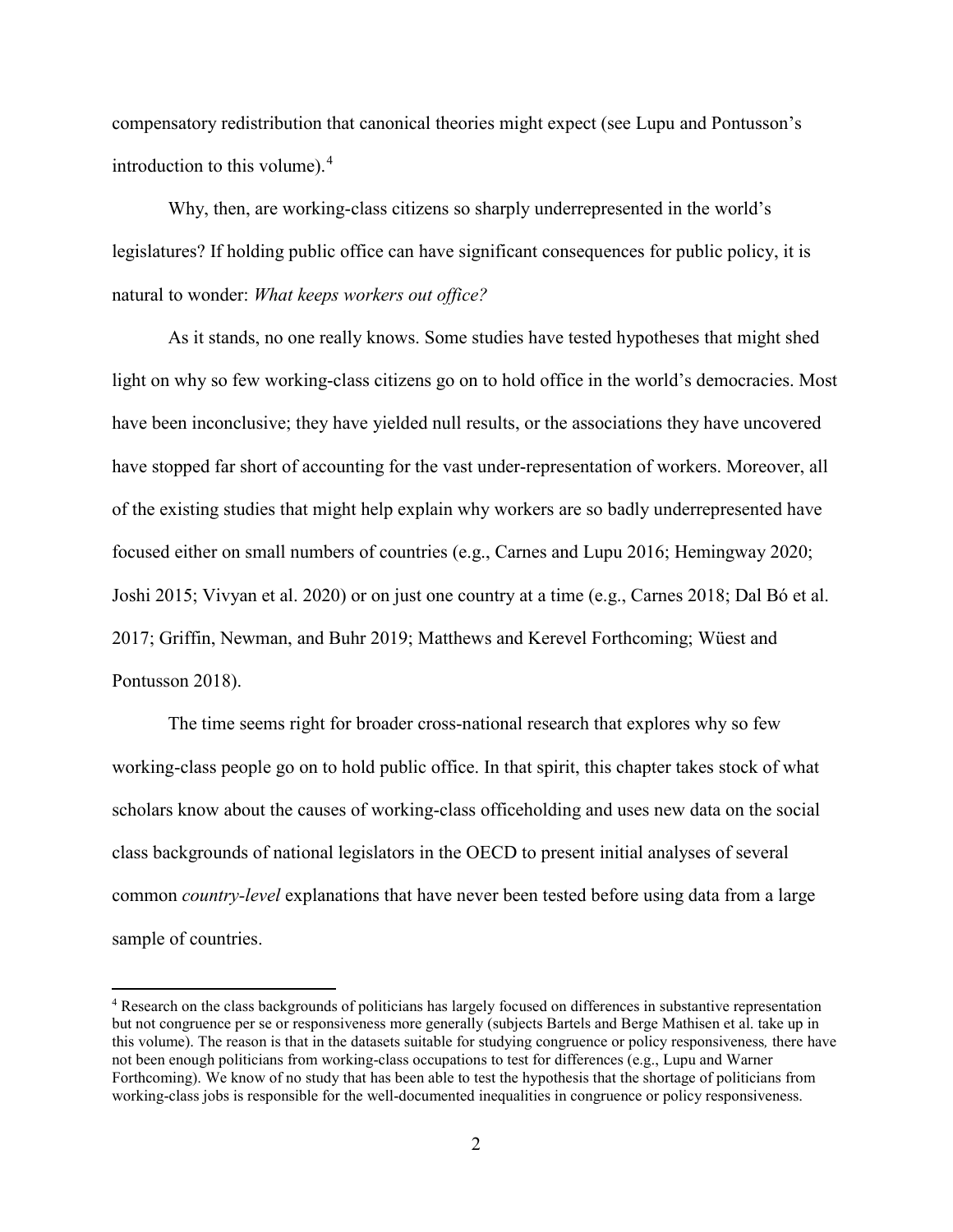Our findings suggest that some hypotheses have promise and warrant future research: working-class people more often hold office in countries where labor unions are stronger and income is distributed more equally. However, some common explanations do not pan out in our data—neither left-party strength nor proportional representation are associated with workingclass officeholding. Moreover, the various country-level explanations that scholars have put forward in the past do not take us very far toward a complete explanation of the phenomenon of working-class underrepresentation; they account for at most 30% of the gap between the share of workers in the public and in national legislatures.

Future research would do well, we think, to explore some country-level explanations in more detail, but there may also be limits to what we can learn from country-level analyses. If scholars wish to understand why working-class people so rarely go on to hold office in the world's democracies, it may be helpful to focus comparative analyses on individual- and partylevel explanations as well, and to consider the possibility that there are factors common to all democracies that limit working-class officeholding.

### **Unequal Officeholding and the Working Class**

Research on the numerical underrepresentation of any social group generally tries to answer two questions: *when* are members of the group screened out of the candidate selection process at disproportionately high rates, and *why* are they screened out at those stages?

The question of when is the more straightforward of the two, since it is essentially a descriptive question. Broadly speaking, the candidate selection process can be thought of as a series of semi-discrete stages (see e.g., Carnes 2018; Fox and Lawless 2005; Lovenduski 2016; Norris and Lovenduski 1995): (1) a person must have the qualifications and abilities that allow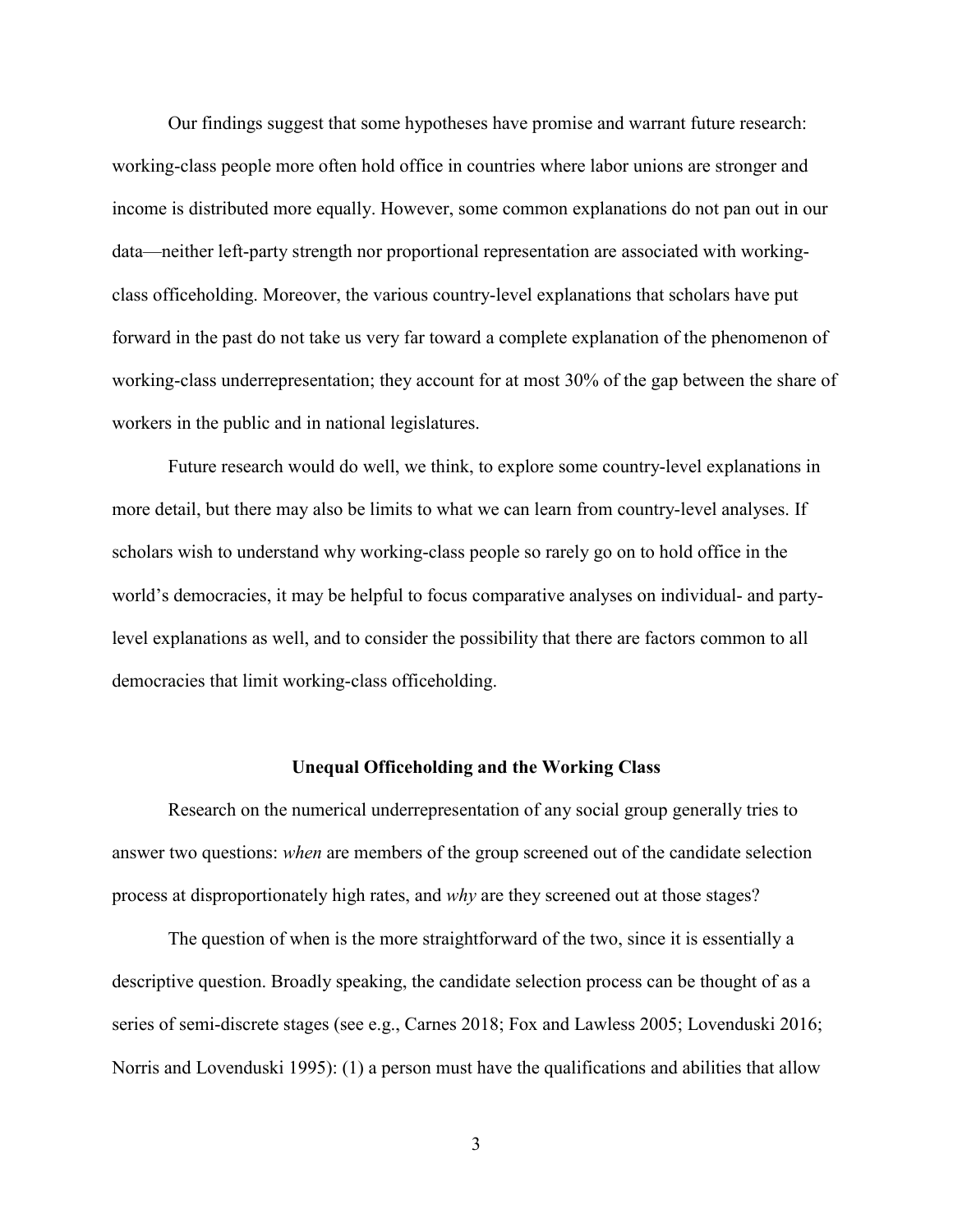someone to run (that is, they must be what scholars sometimes refer to as *potential candidates*); (2) they must have some intrinsic desire to run or hold office (what scholars call *nascent political ambition*); (3) they must formally declare their candidacy (*expressive ambition*); (4) in many countries, their party must select them and decide how strongly to support them; and, finally, (5) they must win enough votes to take office. Scholars differ in how granular their accounts of this process are, but at bottom, to determine *when* a social group is screened out, researchers simply divide the candidate entry process into stages and then measure the group's representation at each stage in order to determine when, exactly, that group is disproportionately removed from the process of political selection.

The question of *why* social groups are screened out is more complicated. We can generally divide scholars' hypotheses into three categories based on the kinds of political phenomena they study: micro- or individual-level explanations, macro- or polity-level explanations, and meso-level explanations. [5](#page-4-0)

Individual- or micro-level explanations posit that groups are screened out because of the attitudes and choices of individual citizens, usually potential candidates or voters. This research aims to understand the most immediate reasons why members of a given social group are less interested in running, less capable campaigners, less likely to win votes, and so on. Most scholarship in this category focuses either on the characteristics of potential or actual candidates (Why are qualified women in the U.S. less interested in running for office? Are attorneys more

<span id="page-4-0"></span><sup>&</sup>lt;sup>5</sup> The other common framework scholars use for thinking about why a social group might be underrepresented is supply and demand (e.g., Lovenduski 2016; Norris and Lovenduski 1995), which collapses these categories. In this view, a social group will be underrepresented if there is a supply problem, a shortage of qualified candidates from that group (these are primarily individual-level explanations focused on potential candidates), or if there is a demand problem, if others in the candidate entry process discourage that group (these are individual-level explanations focused on voters and party- and country-level explanations).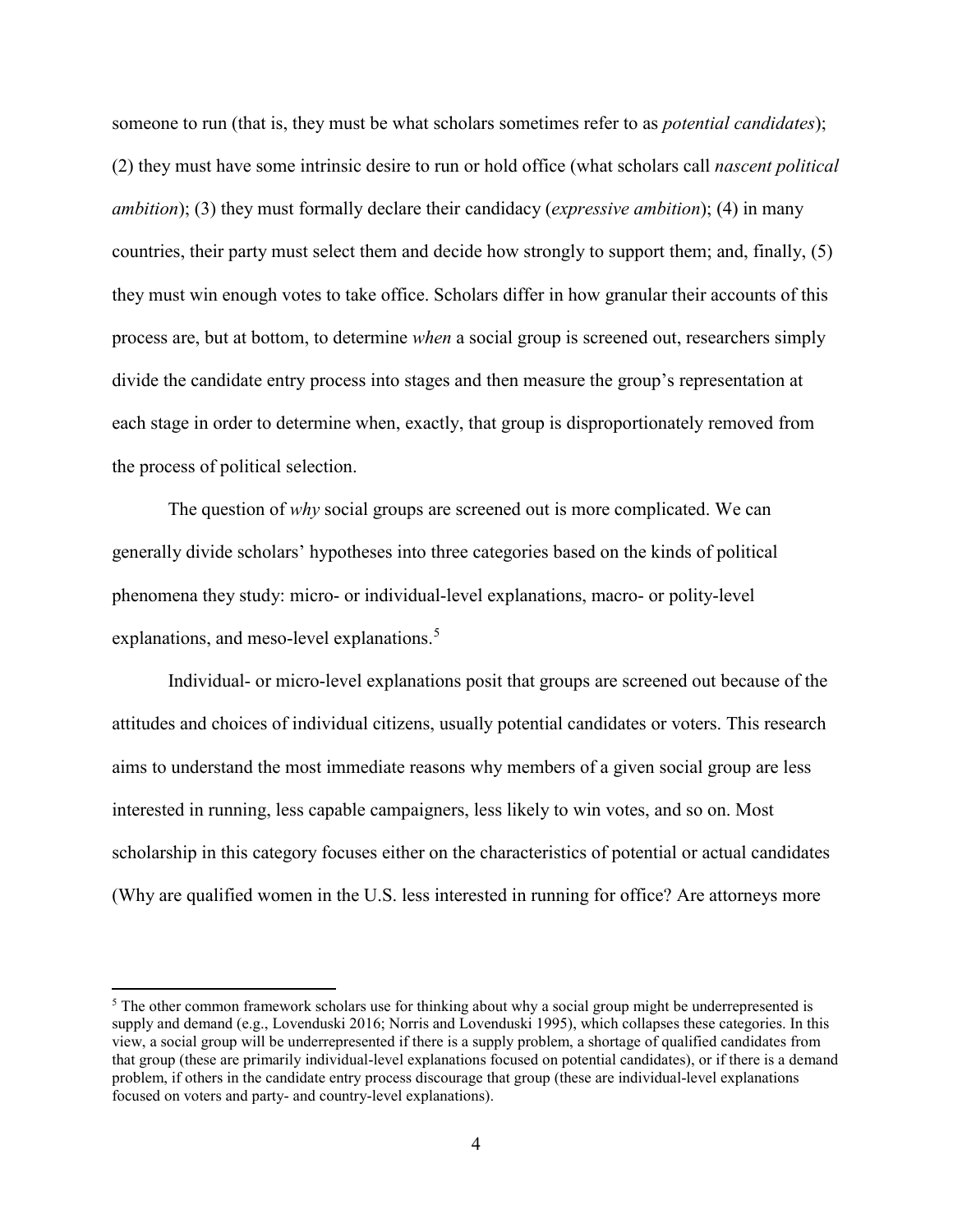likely to run because they are better at fundraising?)<sup>[6](#page-5-0)</sup> or on the characteristics and motivations of voters (Do voters see working-class candidates as more relatable?). In either case, the focus is on the attitudes or choices of ordinary citizens and the immediate antecedents to those choices.

Of course, scholars recognize that individual choices and attitudes are driven by larger *macro-level* forces like political institutions or economic and social conditions. Researchers who carry out macro-level studies attempt to determine whether there are features of entire cities, states, or nations that might help explain the shortage of candidates or officeholders from a given social group. The most common explanations focus on things like election rules, unionization rates, and economic conditions; studies in this category often begin by simply examining whether the numerical representation of a social group is associated with the aggregate-level characteristics of entire polities. Whereas an individual-level study will usually focus on one discrete stage of the candidate entry process, macro-level research often focuses broadly on whether the characteristics of a country or state is associated with the rate at which a social group holds office, or perhaps the rate at which members of that social group run.

Some explanations are positioned in between the polity and the individual; the most common of these *meso-level* explanations focus on *political parties*, hypothesizing that party rules or platforms, or the attitudes and behaviors of the leaders of formal party organizations help explain the shortage of a social group in the candidate pipeline (e.g. Thomsen 2017; Norris and Lovenduski 1995). Of course, the importance of parties in the candidate entry process varies from country to country, but parties are at least influential—if not the exclusive drivers of—the candidate entry process in virtually every democracy. As such, when many scholars seek to understand why a given social group is underrepresented, they focus on the biases and behaviors

 $\overline{\phantom{a}}$ 

<span id="page-5-0"></span><sup>6</sup> See, for instance, Fox and Lawless (2005) or Bonica (2020).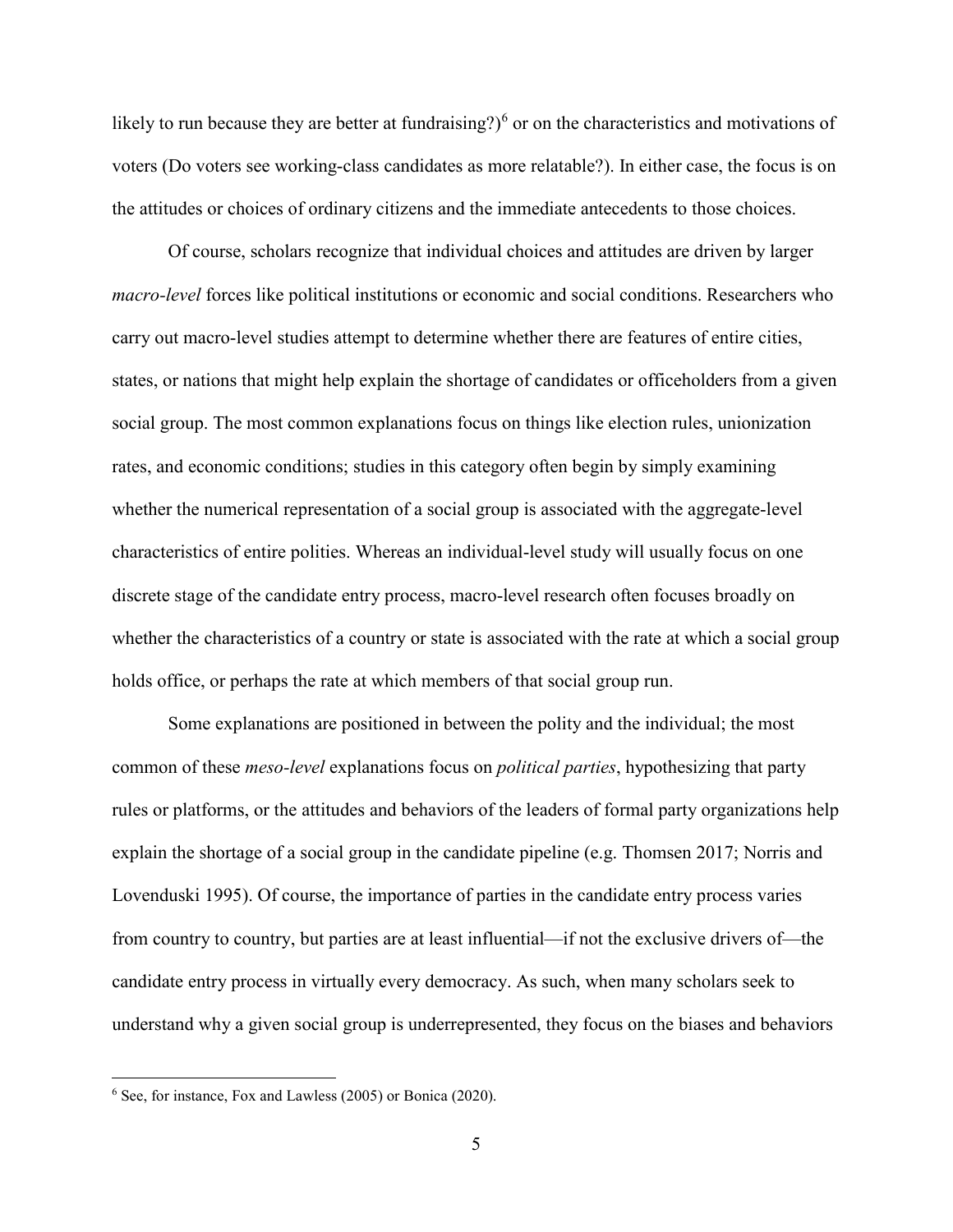of political parties and other large, stable organizations within countries.

These different levels of explanation are not mutually exclusive, of course, or inherently in tension with one another. To the contrary, they are often complementary, differing more in terms of where in the theorized causal process they focus (e.g., individual choices, or the groups and institutions that structure those choices). In any given country, theories at all three levels might be right: people from a given social group might be reluctant to run because they worry that they will not receive needed support (an individual-level explanation) because party leaders so rarely recruit or support them, fearing that they will make worse candidates (a meso-level explanation), which in turn happens because fundraising is so important in elections in that country (a macro-level explanation). In most democracies, we would expect the underrepresentation of a social group to be linked to processes that occur at all three levels. When studying the reasons why a social group is numerically underrepresented in public office, all three levels of analysis can help illuminate the obstacles the group faces.

These frameworks for thinking about *when* and *why* a social group is screened out of the political selection process can be used to study any social group in any country. To date, however, there are few studies that use these approaches to shed light on why so few workingclass citizens go on to hold office in the world's democracies. Some of the gaps in the literature are simply geographic: there are roughly 120 electoral democracies in the world, but to date research on working-class officeholding has only been conducted in around twenty of them. More broadly—and more pressing—there simply are not many studies in this literature in the first place.

On the question of when workers are screened out, most existing studies focus on a single country or a single stage of the political selection process. They usually find no evidence that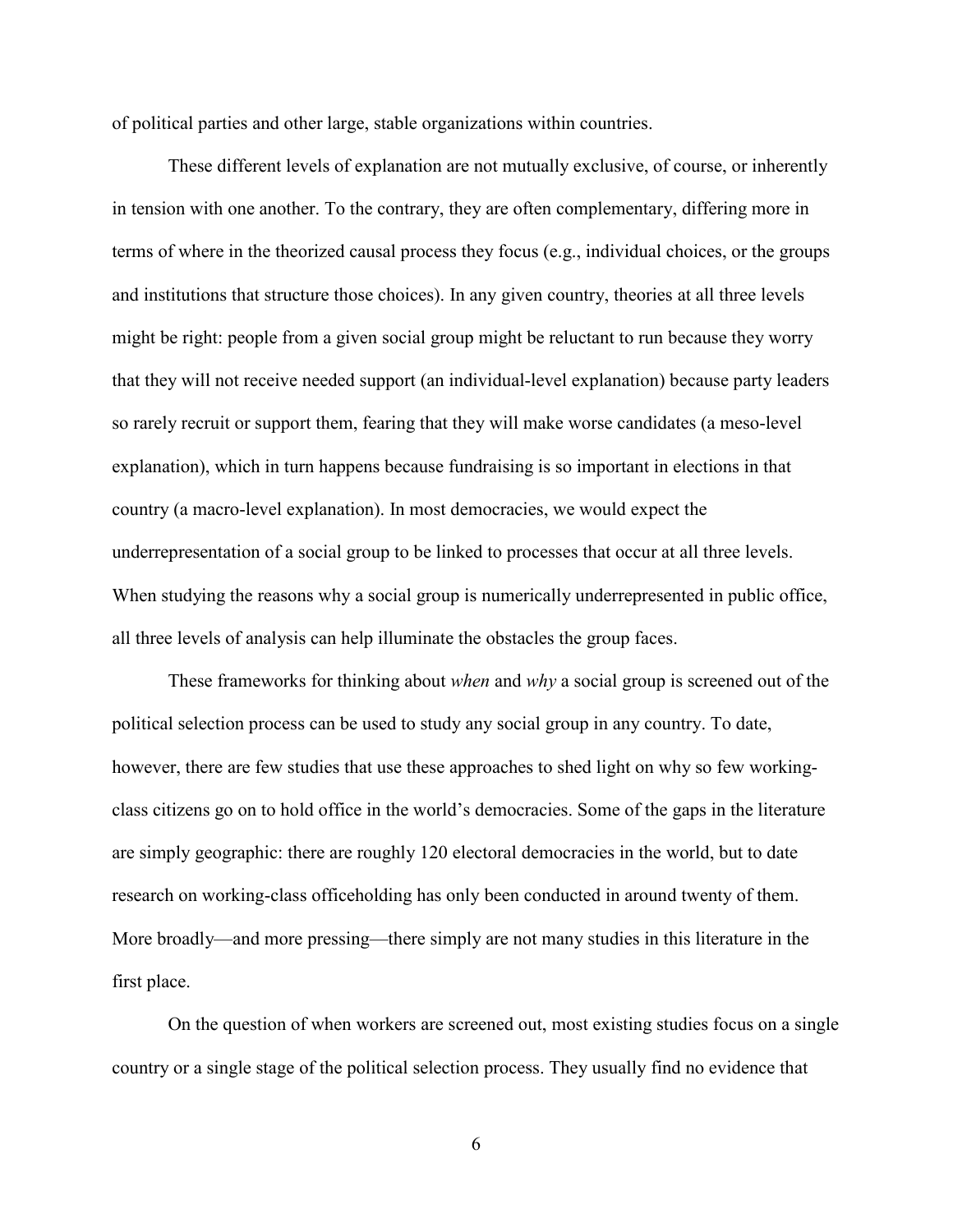working-class citizens are screened out because of differences in qualifications or nascent ambition: workers seem just as likely as non-workers to have characteristics that make them attractive potential candidates (Carnes 2016; 2018), and they appear to be just as interested as non-workers in running for office (Carnes and Lupu 2021). Numerous studies have also looked at whether working-class candidates perform worse than non-workers in elections. While some find evidence that they do perform worse (Matthews and Kerevel Forthcoming; Wüest and Pontusson 2020), others find that they perform about as well – and sometimes better – than nonworkers (Albaugh 2020; Campbell and Cowley 2014; Carnes 2018; Carnes and Lupu 2016; Griffin, Newman, and Buhr 2019; Kevins 2019; Hemingway 2020; Sadin 2012; Vivyan et al.  $2020$ ).<sup>[7](#page-7-0)</sup> Related studies also find that working-class candidates are often evaluated more positively (Carnes and Lupu 2016; Hoyt and DeShields 2021), especially by working-class voters (Heath 2015).

Even if some of the explanation has to do with the election stage, workers seem to be mostly screened out of the candidate entry pipeline at the *decision to formally run or apply to run*: in England, Norris and Lovenduski (1995, 121) find that non-professionals (a close approximation to working-class people) were less likely to apply to be candidates for the House of Commons (but no less likely to be selected by the party), and in the US, Carnes (2018) finds that in state and local elections, working-class people made up over half of the labor force, but less than 5 percent of the people who actually run for state, county, and local offices (and 3 to 5 percent of the people who won).

<span id="page-7-0"></span><sup>7</sup> We think part of the explanation for these contradictory findings has to do with the research design. In general, observational studies of election outcomes seem more likely to find evidence that workers are screened out at the election stage, while experimental studies with voters find no such effect. This suggests that it is not that voters are biased against working-class candidates, but that other aspects of the electoral process – campaigning, fundraising, media attention, etc. – may account for the observational result.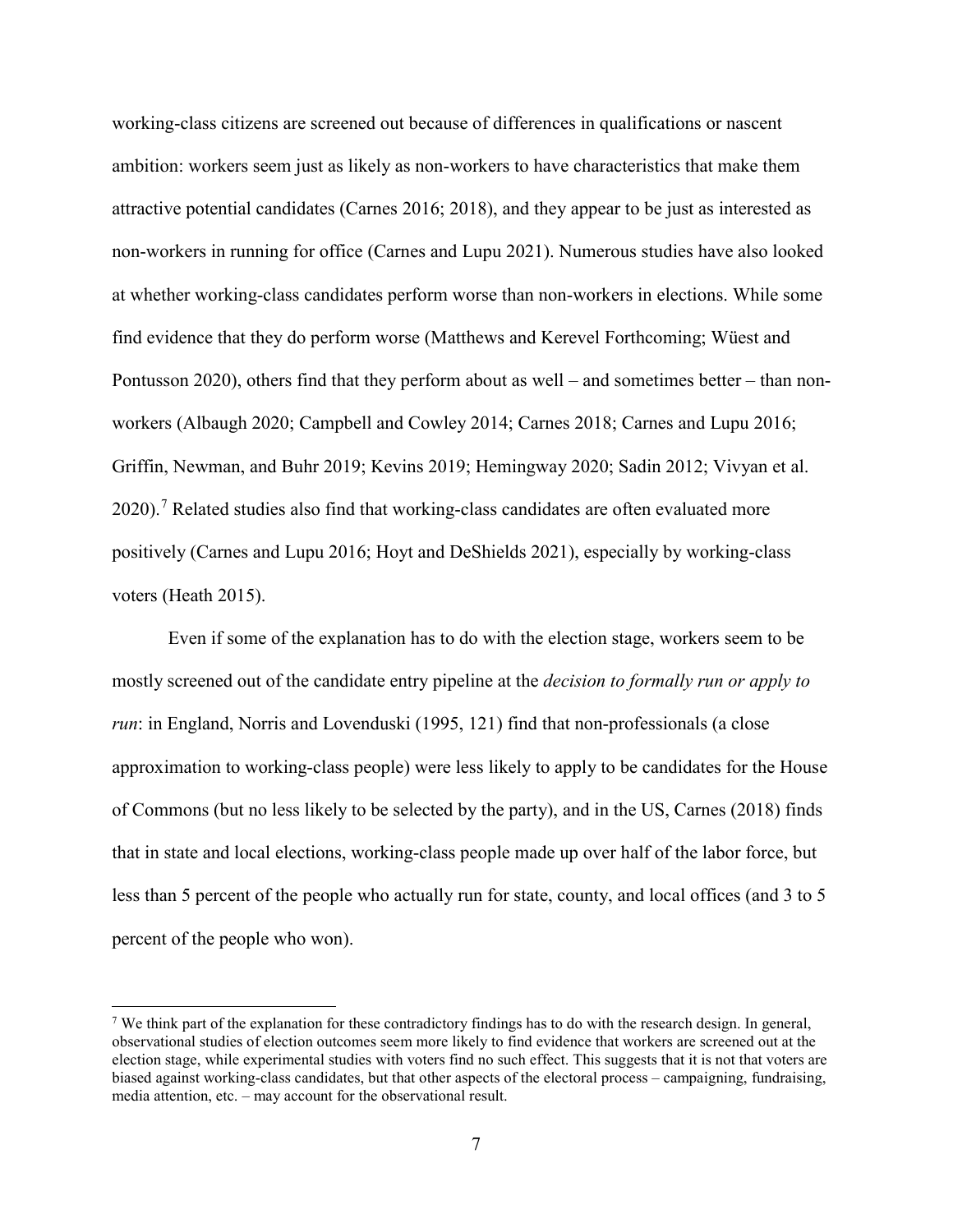Although this body of "when" research points generally to one stage in the candidate pipeline (expressive ambition), there are still many gaps in this literature. So far, the work has been piecemeal, focusing on just one country and just one stage at a time. To our knowledge, no study has ever comprehensively analyzed the candidate pipeline from start to finish in a single country; that is, no study has analyzed a single sample of citizens to check for social class gaps in qualifications, nascent ambition, expressive ambition, party selection, and winning, all in a single, directly-comparable group of people. Moreover, almost every published study has focused on just one country; we know of just three that have studied more (Carnes and Lupu 2016; Hemingway 2020; Kelly 2019). There is still a great deal of room for research that asks the basic descriptive question of when working-class people are screened out of the political selection process.

The research on *when* workers are screened out is still emerging, so naturally research on *why* they are screened out is scarce and piecemeal as well. We know of just two studies that present positive evidence to support an individual-level explanation about resource constraints (Carnes 2018; Hemingway 2020), and just a few that test party-level explanations (Carnes 2016; 2018; Hemingway 2020; Norris and Lovenduski 1995). Some studies note that certain types of parties appear more likely to recruit working-class candidates (Best and Cotta 2000; Joshi 2015; Matthews and Kerevel 2021; Tarditi and Vittori 2021). In particular, leftist parties typically have less affluent core constituencies (Garrett 1998; Huber and Stephens 2001; Korpi and Palme 2003), so their voters may prefer working-class candidates, or these parties may be more likely to recruit workers as candidates.

The most common explanations focus on the macro level, highlighting four key factors. One such factor is the *strength of labor unions* (Carnes 2016; Feigenbaum, Hertel-Fernandez,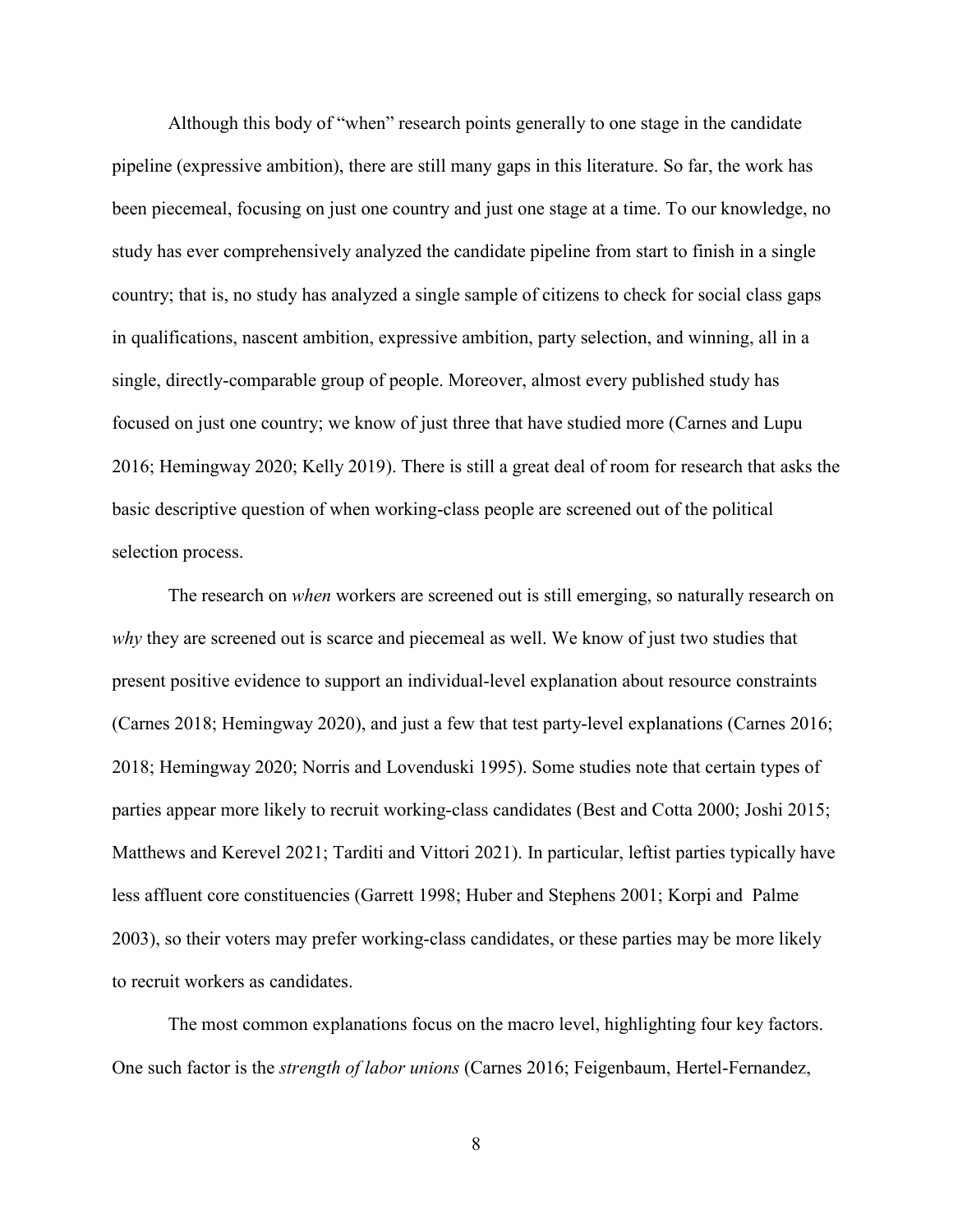and Williamson 2018; Hemingway 2020; Sojourner 2013). Where unions are strong, they may have formal arrangements with certain political parties that make it more likely that workers will get on the ballot (Aylott 2003; Høyer 2015; Norris and Lovenduski 1994). Alternatively, since unions often mobilize votes for leftist parties (e.g., Korpi 1983), they may simply help workers already on leftist party lists get elected just by increasing the vote share of leftist parties.

Another macro explanation has to do with features of the *electoral system* (Carnes 2018; Hemingway 2020; Joshi 2015). For instance, proportional representation (PR) systems are often thought to ensure that a larger proportion of the electorate is represented (e.g., McDonald and Budge 2005), promoting a closer connection between voters and representatives (Bernauer et al. 2015). And PR is also associated with better descriptive representation for other social groups (e.g., Kittilson and Schwindt-Bayer 2010; Schwindt-Bayer and Mishler 2005).

*Campaign costs*, which vary tremendously across countries, are routinely cited by scholars of US politics as obstacles to working-class candidacy and officeholding (Carnes 2018). Finally, places where *economic resources* are distributed unequally may give more affluent citizens disproportionate political influence (Erikson 2015; Rosset et al. 2013).

To date, however, most studies of macro explanations focus on just one country or, at best, a handful (see Best and Cotta 2000; Hemingway 2020), making it hard to draw general inferences about the global phenomenon of working-class underrepresentation. The time seems right, then, for scholars interested in the shortage of working-class politicians to expand their focus to a broader range of democracies, and to delve more deeply into the questions of both when and why working-class people are screened out of the political selection process. There is still a lot of ground to cover here.

As a step in that direction, in this chapter, we ask how working-class officeholding varies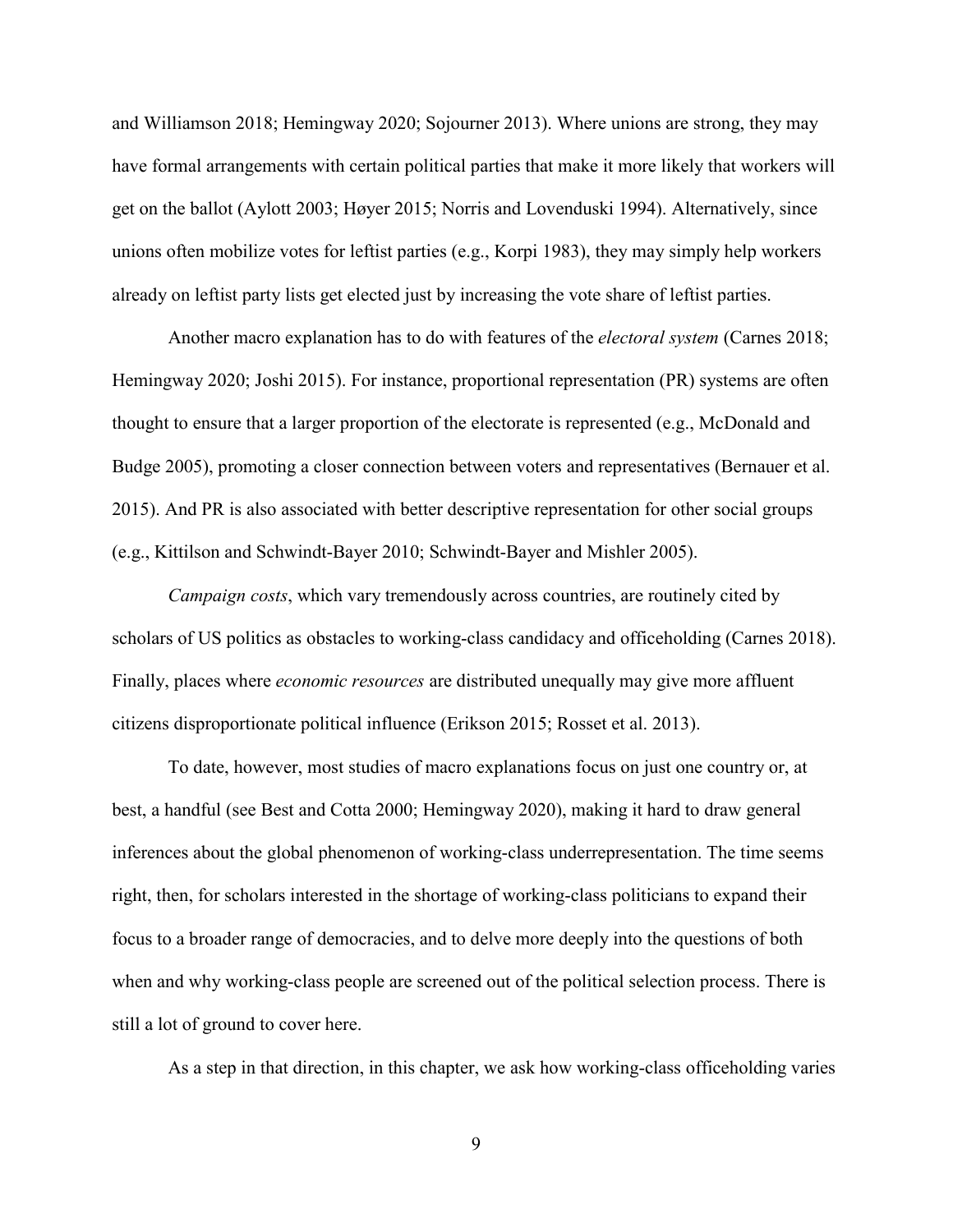with four types of *macro-level forces* that have been cited by scholars in the past as possible drivers of working-class underrepresentation: the strength of left parties, electoral rules (proportional vs. majoritarian), the costs associated with campaigning (the availability of public financing), and labor market conditions (economic inequality and unionization rates). Using a new dataset, we study the 37 OECD member nations, the largest sample of countries in which these macro-level explanations have been analyzed.

What can we learn from a large cross-national analysis of working-class representation? Can macro-level characteristics like these help explain why so few working-class people hold office in the world's democracies?

#### **Working-Class Officeholding in the OECD**

To find out, we collected an original dataset with a team of collaborators (Carnes et al. 2021). This dataset includes individual-level information about the last occupation held by each member of the unitary or lower chamber of the national legislature in each of the world's 103 large electoral democracies<sup>[8](#page-10-0)</sup> during one legislative session between 2016 and 2018—a total of over 20,000 individual legislators.

Like past research on politicians (e.g., Carnes and Lupu 2015; O'Grady 2018) and social class analysis more generally (see Oesch 2013), we focus here on occupations as our measure of social class. Occupational information about politicians is universally observable (unlike income and wealth data), even if the data are not always easy to collect. Moreover, alternative measures like income can vary over a person's life cycle (a construction worker and a PhD student might

 $\overline{a}$ 

<span id="page-10-0"></span><sup>&</sup>lt;sup>8</sup> The dataset only includes countries with a population over 300,000 that were electoral democracies, according to Freedom House, as of 2016.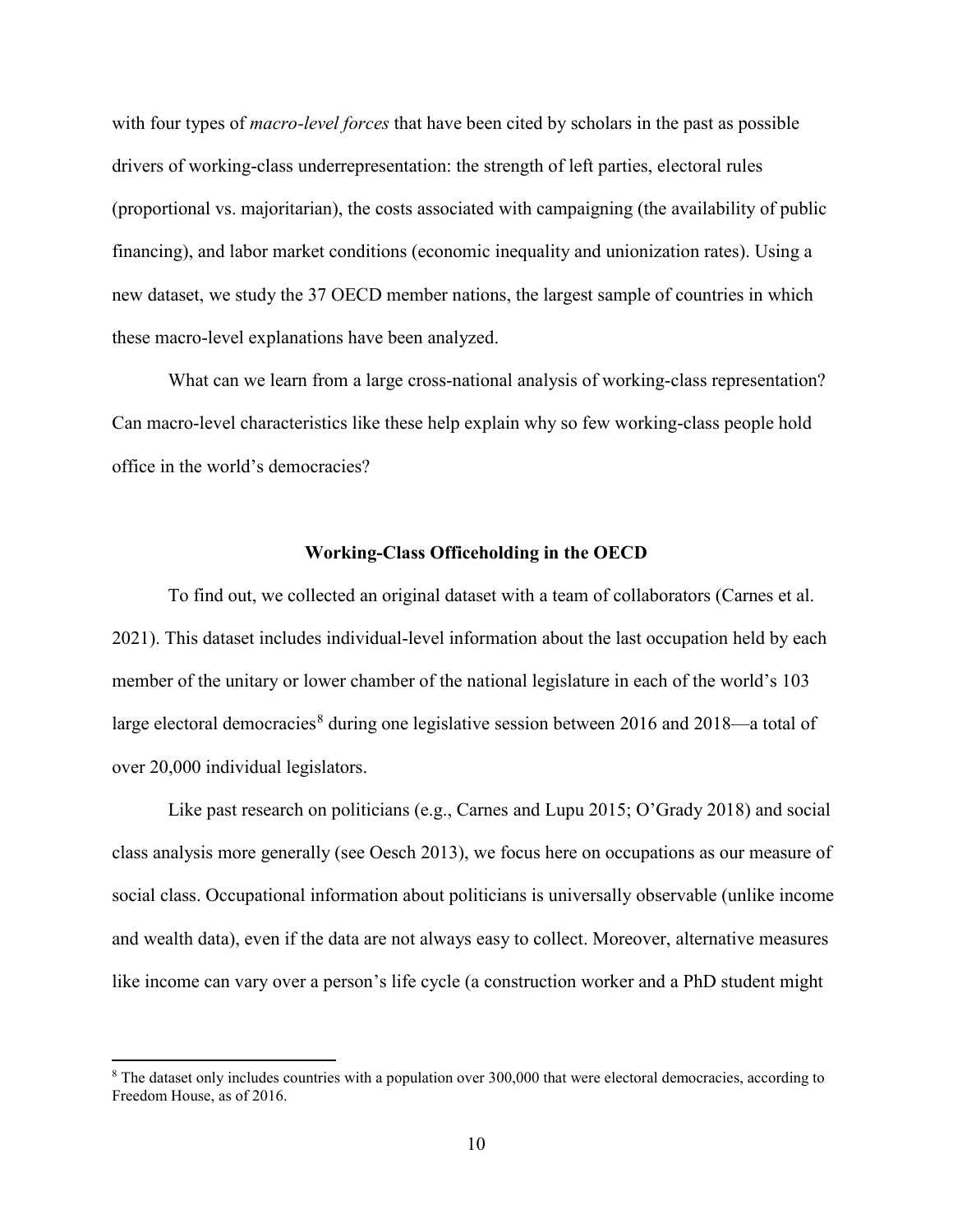earn similar annual incomes but belong to very different social classes) and education often does not determine labor market outcomes (e.g., Bill Gates does not have a college degree). And although politicians often discuss their parents' occupations, research on parental occupations is mixed at best; studies of lawmakers find that parental occupations are not associated with legislative conduct (e.g., Carnes 2013; Carnes and Lupu 2015) or only associated under certain conditions (e.g., Grumbach 2015; Pilotti 2015), and studies of ordinary citizens find that for people with similar adult social classes, there is little evidence of a link between the social class of their parents and their adult political views (Barber 1970; Langton 1969). As Manza and Brooks (2008, 204) explain:

Occupation provides the most plausible basis for thinking about how specifically classrelated political micro processes and influences occur... Workplace settings provide the possibility of talking about politics and forging political identity, and work also provides a springboard for membership in organizations where class politics are engaged: unions, professionals associations, business associations, and so forth.

As such, we focus here on lawmakers who had working-class occupations as adults.<sup>[9](#page-11-0)</sup>

We focus in this chapter on data on the occupational backgrounds of legislators in the 37 OECD member countries. With these data, we can carry out simple tests of several hypotheses about the factors that discourage working-class officeholding using new, accurate, aggregatelevel data on national legislatures (which to our knowledge did not previously exist; we know of no prior database that includes complete information about the share of working-class lawmakers in the national legislatures of a large number of democracies).<sup>[10](#page-11-1)</sup>

<span id="page-11-0"></span> $9$  For a longer discussion of these points, see Carnes (2013).

<span id="page-11-1"></span> $10$  We are not the first to collect occupational data on political leaders, of course. There are publicly available databases that include unstandardized information about national legislators in a handful of countries, but they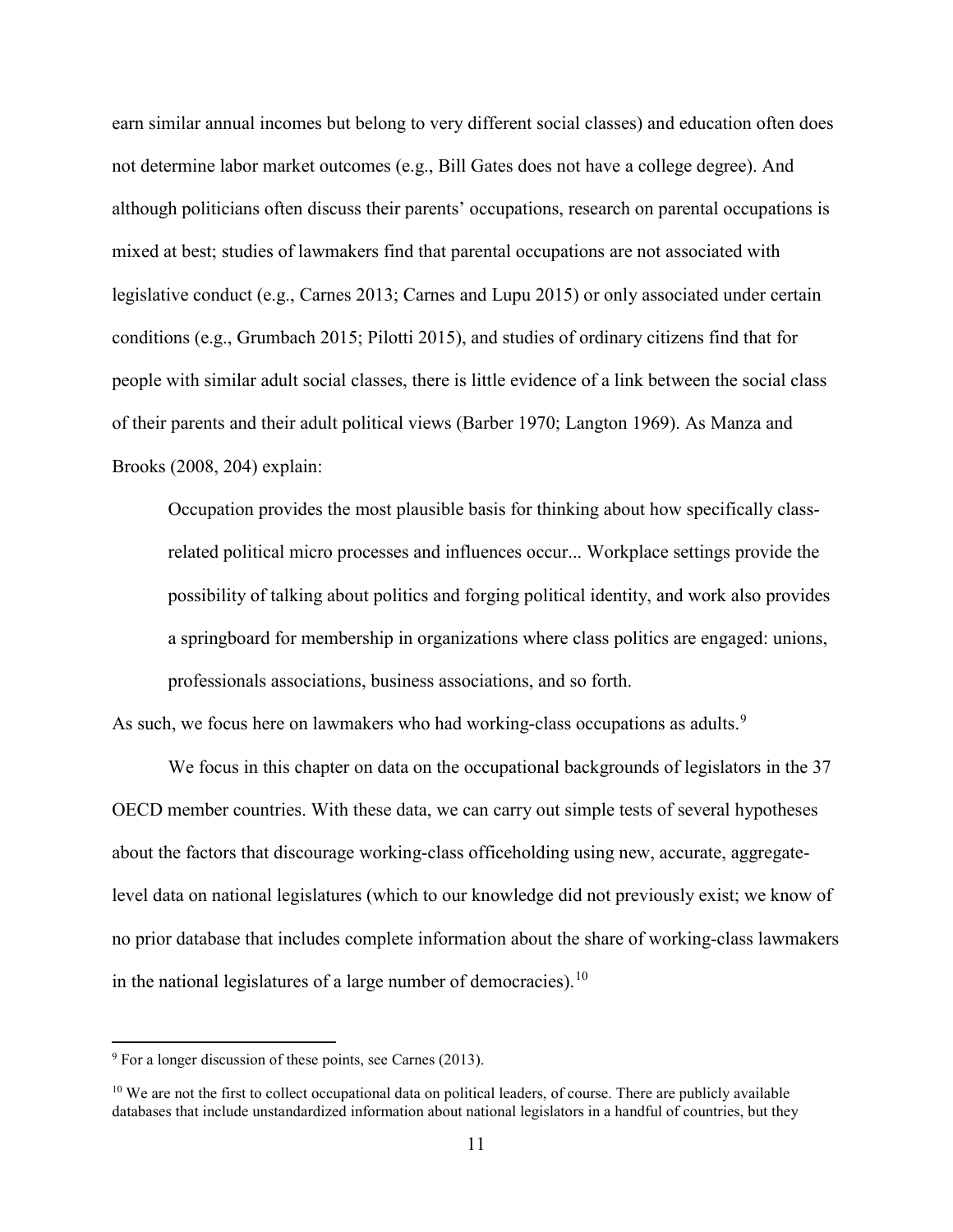

## **Figure 1: Working-Class Representation in the OECD**

*Sources:* Carnes et al. (2021), International Labor Organization (2020a)

Figure 1 plots the rates at which working-class people held office in these 37 countries.

For each country, we plot the percentage of lawmakers who were primarily employed in

require tremendous effort to standardize. Other datasets focus on national executives, a population that is interesting, but less closely related to the idea of descriptive representation. Finally, there are datasets on national legislators that include occupational information that is not detailed enough for an analysis of politicians from the working class. None of these are suitable for our purposes; if our goal is to study the rate at which working-class people hold office in the world's national legislators, we know of no prior dataset that fits the bill.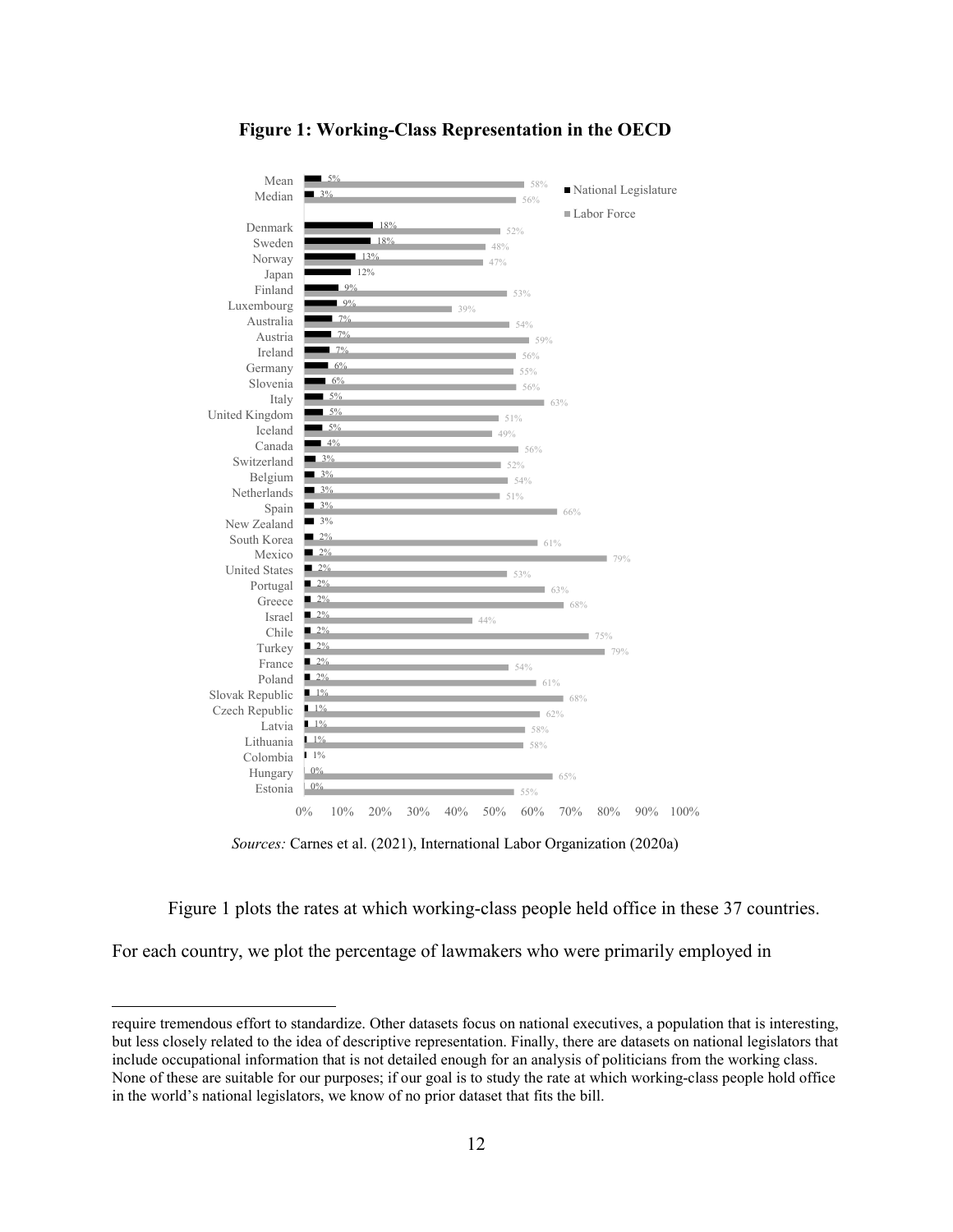working-class occupations when they were first elected to public office (black bars) and the percentage of the country's labor force made up of working-class jobs (grey bars).<sup>[11](#page-13-0)</sup>

As the figure illustrates, working-class citizens are vastly numerically underrepresented in OECD legislatures. In the average country, working-class jobs make up 56-58 percent of the labor force, but former workers make up just 3-5 percent of the national legislature, a 53 percentage-point gap in the absolute numerical representation of working-class people in elected institutions.[12](#page-13-1) The size of the disparity varies from country to country, of course; it is smallest in Luxembourg, a country that reports below-average rates of working-class jobs in its labor force (due to its exceptionally high rates of employment in white-collar or professional occupations, in particular banking). But even in this best-case scenario of sorts, working-class citizens still make up around four out of every ten employed citizens but just one out of every ten elected legislators, and non-workers—who we refer to as professionals or white-collar citizens—still make up 90 percent of the legislature, only a little less than what they make up in the average OECD country.

As other studies have argued, the shortage of working-class politicians seems to be essentially orthogonal to the well-documented underrepresentation of women in public office (see also Carnes 2015; 2020). In the individual-level OECD data summarized in Figure 1, 4.4 percent of male legislators and 4.9 percent of female legislators came from working-class jobs. If we focus only on the legislators who had working-class occupations, 29.7 percent were women;

<span id="page-13-0"></span> $11$  Appendix B describes in detail the occupations we defined as working class in each dataset we use in this chapter. In general, our approach was to count as working-class jobs those that were coded as ISCO 08 categories 4 (clerical support workers), 5 (service and sales workers), 6 (skilled agricultural, forestry, and fishery workers), 7 (craft and related trades workers), 8 (plant and machine operators and assemblers), and 9 (elementary occupations).

<span id="page-13-1"></span> $12$  Figure A1 in the appendix breaks out people who work for labor union organizations (i.e., not unionized workers, but employees in the labor union organization). There are no obvious patterns that would lead us to question our basic interpretation of Figure 1.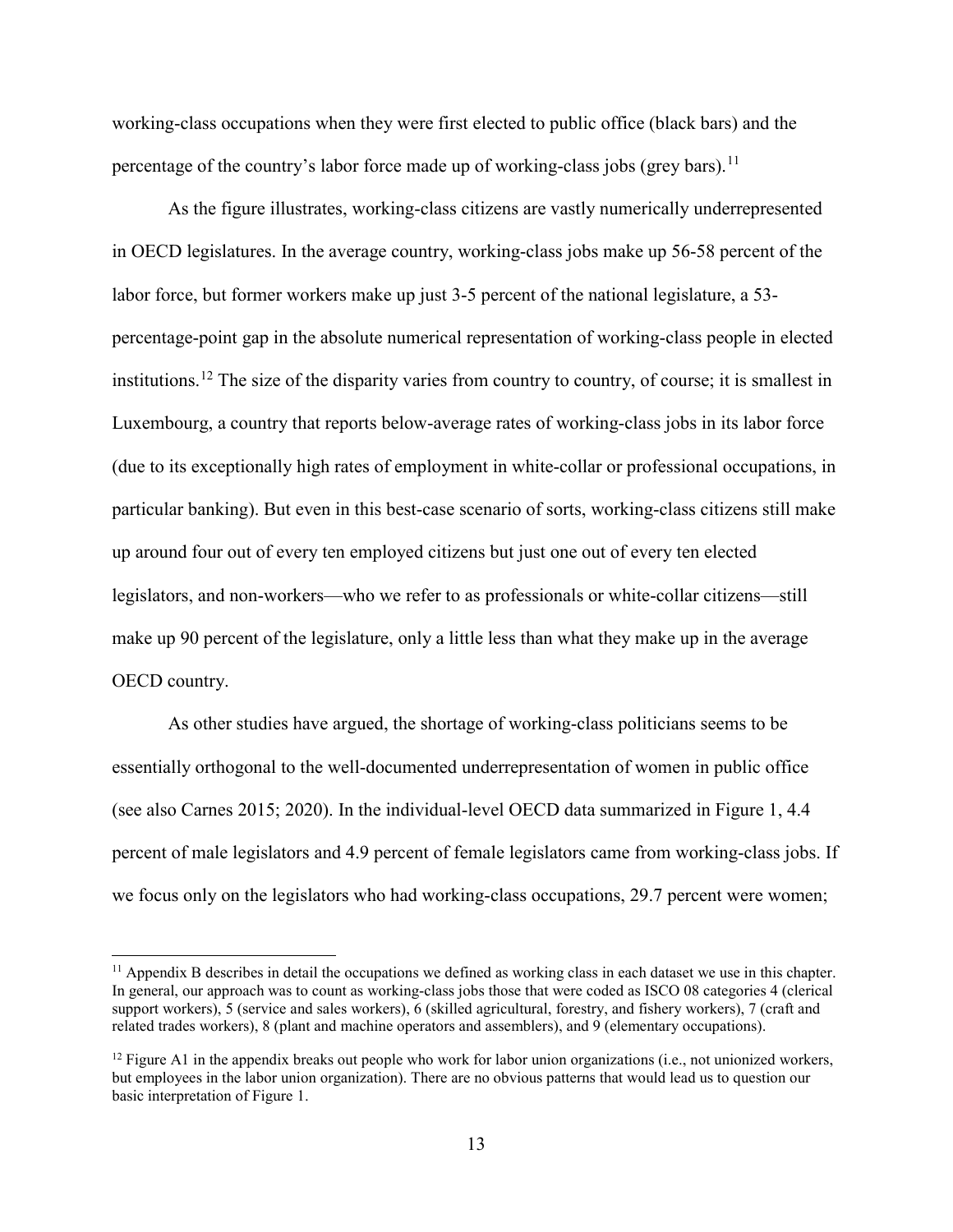among non-workers, 27.2 percent were women. Unfortunately, at this time we cannot check for racial or ethnic balances with these data.

Does the variation across OECD countries seem to track major macro-level characteristics of countries like left-party strength, electoral systems, campaign costs, economic inequality, or unionization rates? Do traits like these have the potential to help us understand why so few working-class people hold office in most electoral democracies?

#### **Macro-Level Explanations**

### *Left-Party Strength*

l

Figure 2 begins to answer these questions by plotting the representation of working-class people in OECD legislatures (vertical axis) against the rate at which left parties<sup>[13](#page-14-0)</sup> hold office in the same national legislatures (horizontal axis). There is no relationship: workers are no more or less likely to hold office in countries with more left-leaning national legislatures.

Some patterns seem evident, however, in more fine-grained data on the *types* of left and right parties in OECD countries. Among the three leftist party families identified by the Comparative Manifestos Project (ecological, left, and social democratic), the proportion of working-class legislators was 4.3%, 6.5%, and 6.6%, respectively; for the rightist parties it was 1.7% (liberal), 4.3% (Christian democratic), 3.1% (conservative), 8.1% (nationalist), and 4.7% (agrarian). In the OECD countries there is no broad or narrow category of political party in which a large percentage of legislators are drawn from working-class occupations, but the

<span id="page-14-0"></span><sup>&</sup>lt;sup>13</sup> We count as left parties those that the Comparative Manifestos Project (Volkens et al. 2020) code as left, ecological (green), or social democratic. When a party was not included in the Comparative Manifestos Project, we researched other sources to determine whether it was regarded as a left or center-left party. Excluding these cases does not change our findings.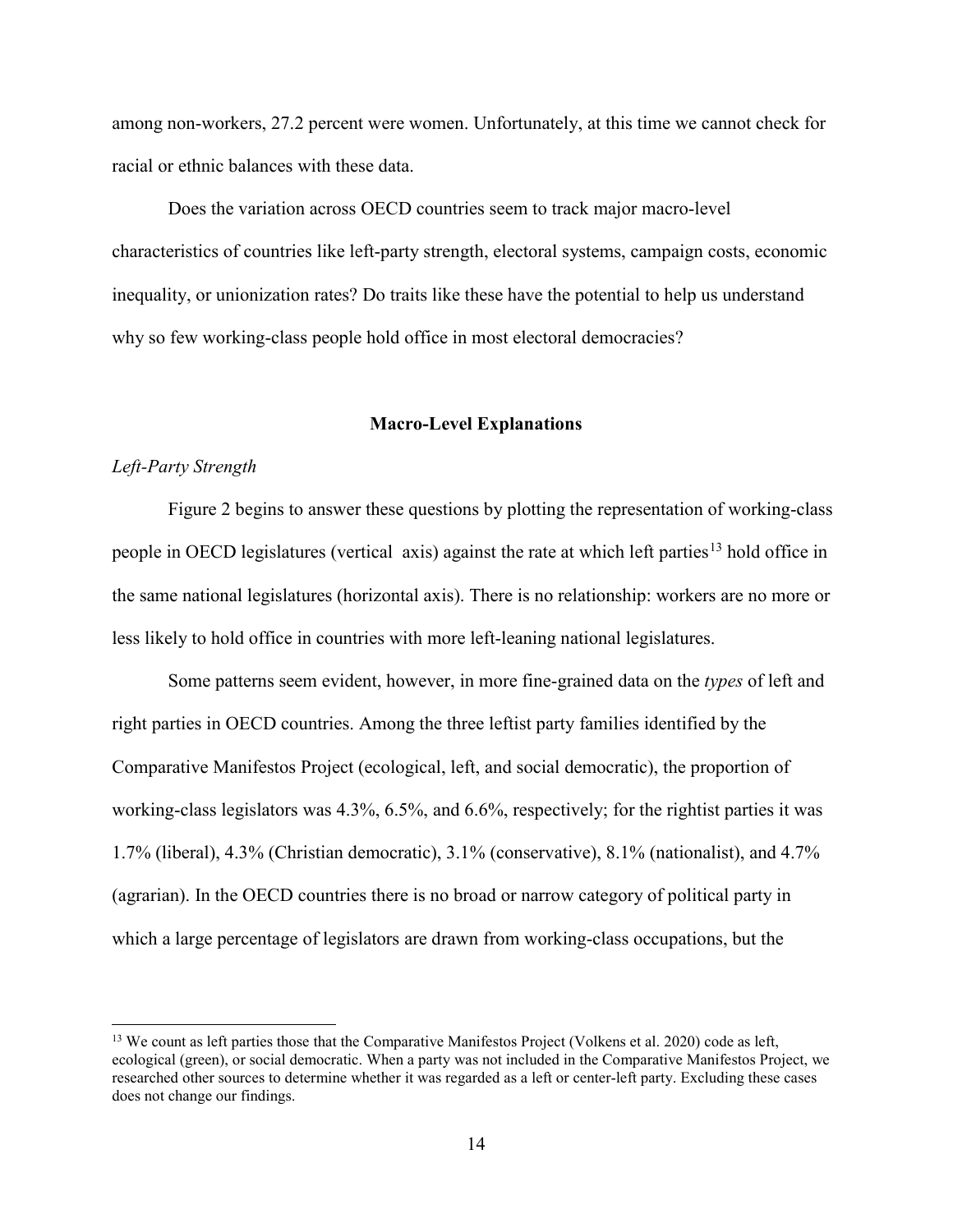**Figure 2: Left Party Representation and Worker Representation** 



*Sources:* Carnes et al. (2021), Comparative Manifestos Project (Volkens et al. 2020)

variations here also seem to square with basic intuitions about party families. Left and social democratic party legislators—those from the traditional party families associated with the working classes—are two percentage points more likely to be from working-class occupations than green party legislators, which tend to represent more affluent constituencies. Among the rightist parties, legislators from nationalist parties (many relative political newcomers) are four percentage points more likely to come from working-class occupations, and legislators from liberal parties (the traditional parties of business and capitalism) are three percentage points less likely than others to come from working-class occupations. The differences are modest, but there seems to be a basic logic to the distribution of working-class politicians across party families. These differences do not align with a simple expectation that left parties will tend to have more working-class politicians, but they suggest that certain party families may be associated with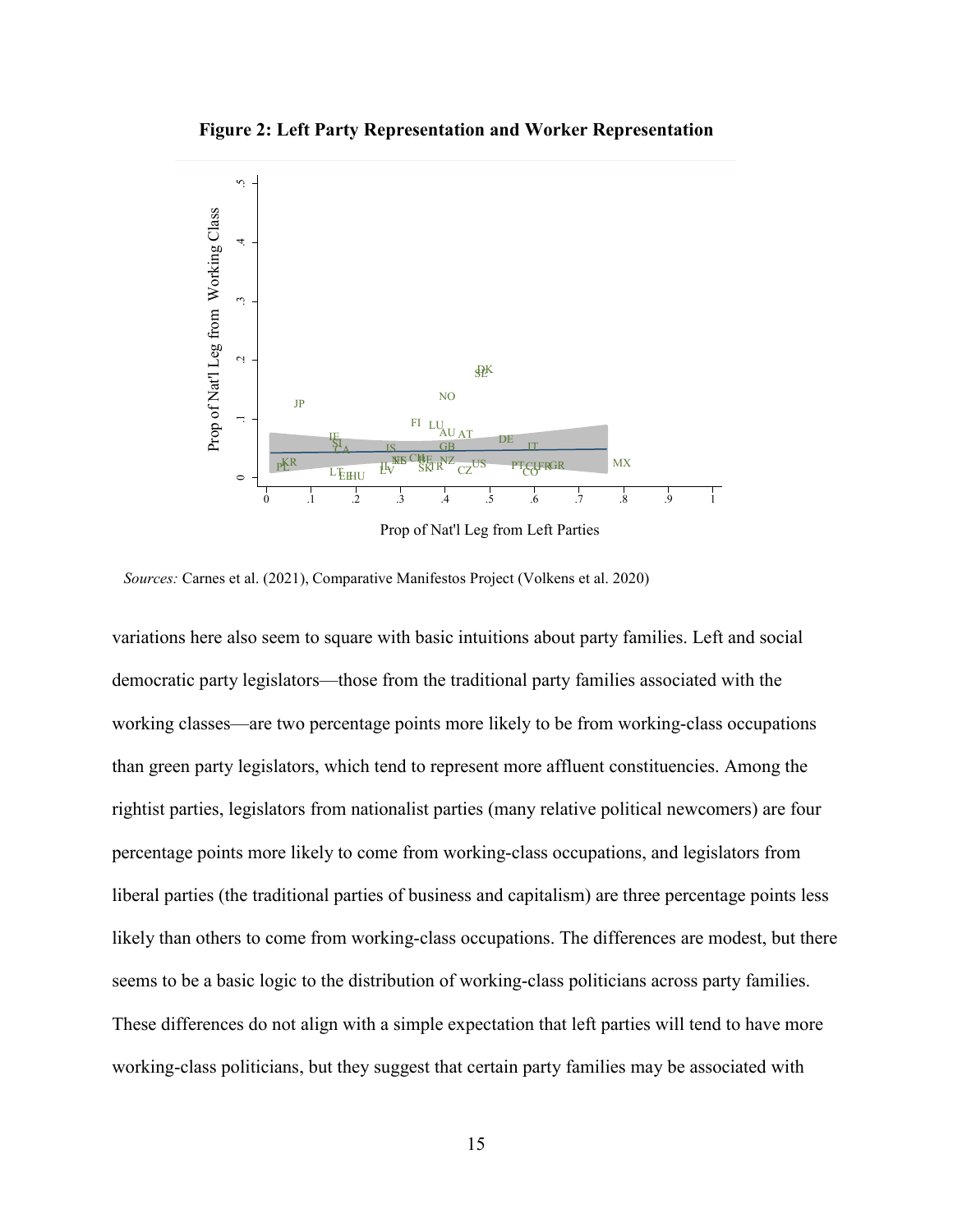more working-class representation.

Of course, the differences are only marginal; in the OECD countries, the gap between the party families with the most and least working-class legislators in just six percentage points, far smaller than the overall shortage of workers (roughly 53 percentage points). Something beyond simple differences in the party makeup of national legislatures is driving the shortage of working-class legislators.

### *Electoral Systems*

l

What about electoral systems? Proportional representation systems tend to be associated with greater representation for groups like women and racial or ethnic minorities, and scholars often speculate that PR systems may be more accessible to candidates from the working classes. Pilotti's (2015, 247, emphasis added) research on Sweden found hopeful evidence that "the ratio of elected representatives from working-class *families* increased after the introduction of PR: less than 10% before the constitutional change to about 15-17% after the reform and until the 1970s-1980s" (see also Joshi 2015). Are legislators who had working-class occupations *themselves* better-represented in proportional representation systems in the OECD?

Figure 3 plots the average representation of working-class people, disaggregating OECD countries by the broad category of electoral system they use (proportional, majoritarian, or mixed) and the narrower electoral rules listed in the V-Dem dataset (Coppedge et al 2021).<sup>[14](#page-16-0)</sup> In

<span id="page-16-0"></span> $14$  These are single-transferrable vote multimember districts (STV MMD), list proportional representation systems with large multimember districts (List PR large MMD), list PR systems with small multimember districts (List PR small MMD), compensatory PR systems with single-member districts (Compensatory PR + SMD), parallel proportional representation systems used alongside single-member districts (Parallel PR + SMD), single transferrable vote elections with single-member districts (STV SMD), two-round elections with single-member districts (Two-round SMD), and first-past-the-post elections with single-member districts (FPTP SMD).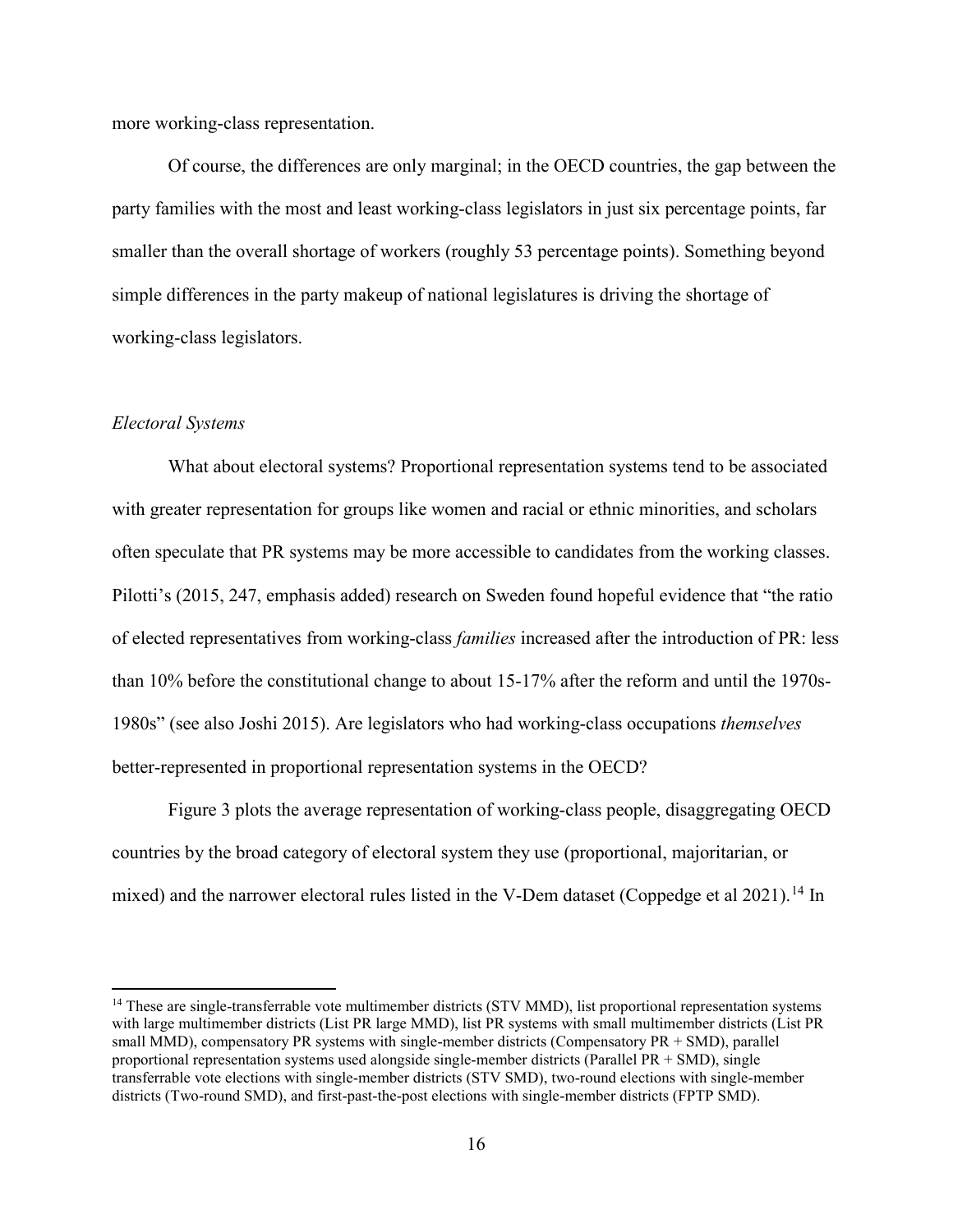

**Figure 3: Worker Representation, by Electoral System**

*Sources:* Carnes et al. (2021), V-Dem (Coppedge et al. 2021)

contrast to research on the representation of other social groups in proportional representation systems, there is no evidence that PR systems tend to have more working-class politicians in their national legislatures (and none of the differences documented in Figure 3 are statistically significant). We do not find evidence that the ratio of elected representatives from working-class occupations is higher or lower in proportional or mixed systems relative to countries with majoritarian elections. (Figure A3 in the online appendix reports similar analyses comparing countries by district magnitude and the number of seats in the national legislature.) As far as we can tell, there is nothing about the broad form of national electoral systems that helps account for why so few working-class people hold office in the OECD.

## *Public Financing*

Public financing, in contrast, is at least weakly associated with working-class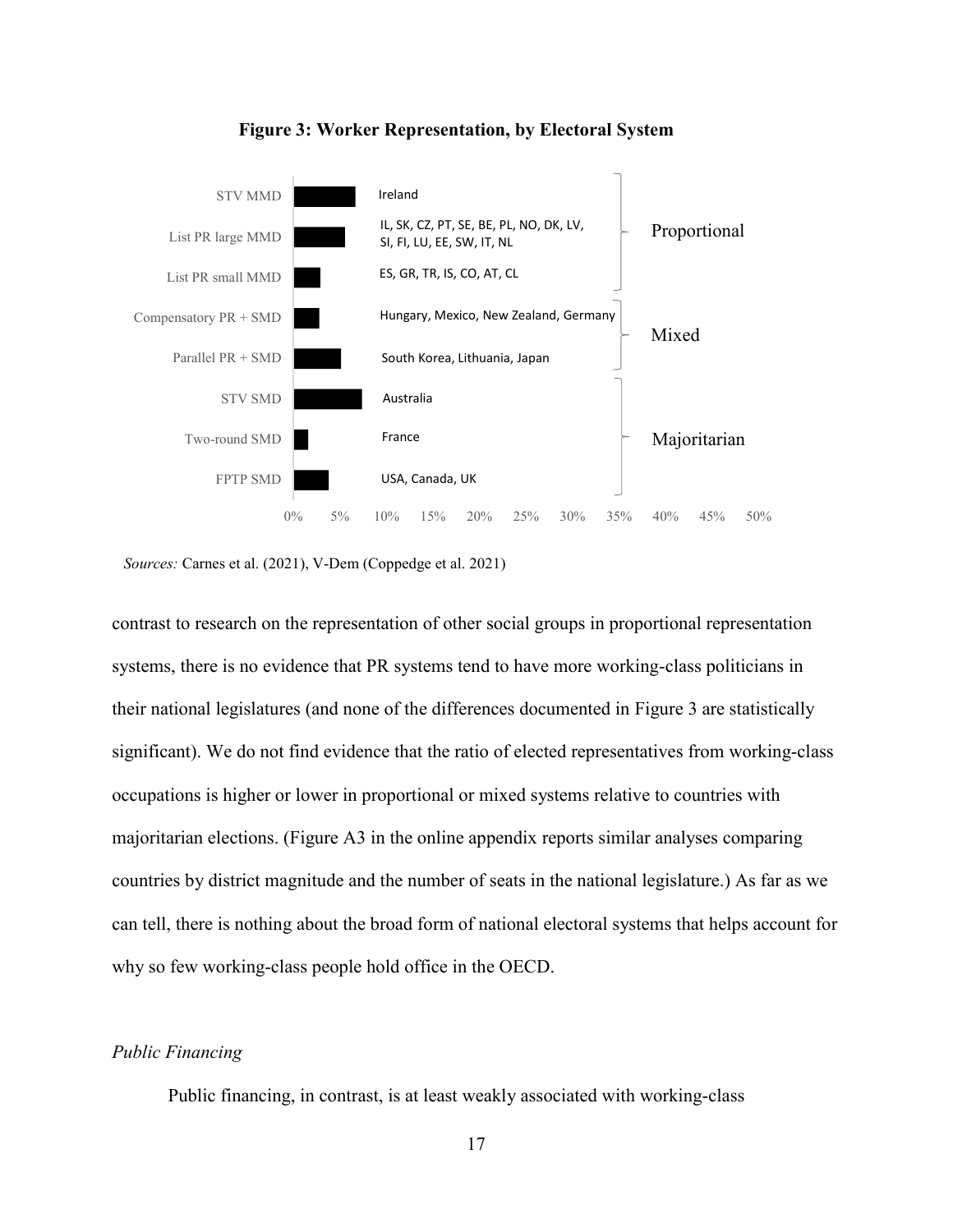## **Figure 4: Public Financing Predicts Modest Differences in Worker Representation**



*Sources:* Carnes et al. (2021), V-Dem (Coppedge et al 2021)

 $\overline{\phantom{a}}$ 

officeholding. Figure 4 plots our original data on the occupational backgrounds of elected leaders in the OECD against V-Dem's measure of public financing liberalism. [15](#page-18-0) In countries where public financing funds a large share of most parties' expenditures (closer to a 4 on the underlying scale), workers hold office slightly more often, although the difference is not statistically significant ( $p < 0.06$ ).

Like the differences between the party families with the most and fewest working-class members, the differences between countries with the most and least generous campaign finance systems are modest. Extrapolating from the data in the Figure 4, workers make up close to 0% of

<span id="page-18-0"></span><sup>15</sup> Country experts were asked, "Is significant public financing available for parties' and/or candidates' campaigns for national office?" and given these response options: 0: No. Public financing is not available.; 1: Little. There is public financing but it is so small or so restricted that it plays a minor role in most parties' campaigns.; 2: Ambiguous. There is some public financing available but it is unclear whether it plays a significant role for parties; 3: Partly. Public financing plays a significant role in the campaigns of many parties.; and 4: Yes. Public financing funds a significant share of expenditures by all, or nearly all parties. The survey researchers then used a measurement model to created weighted average scores across several expert coders.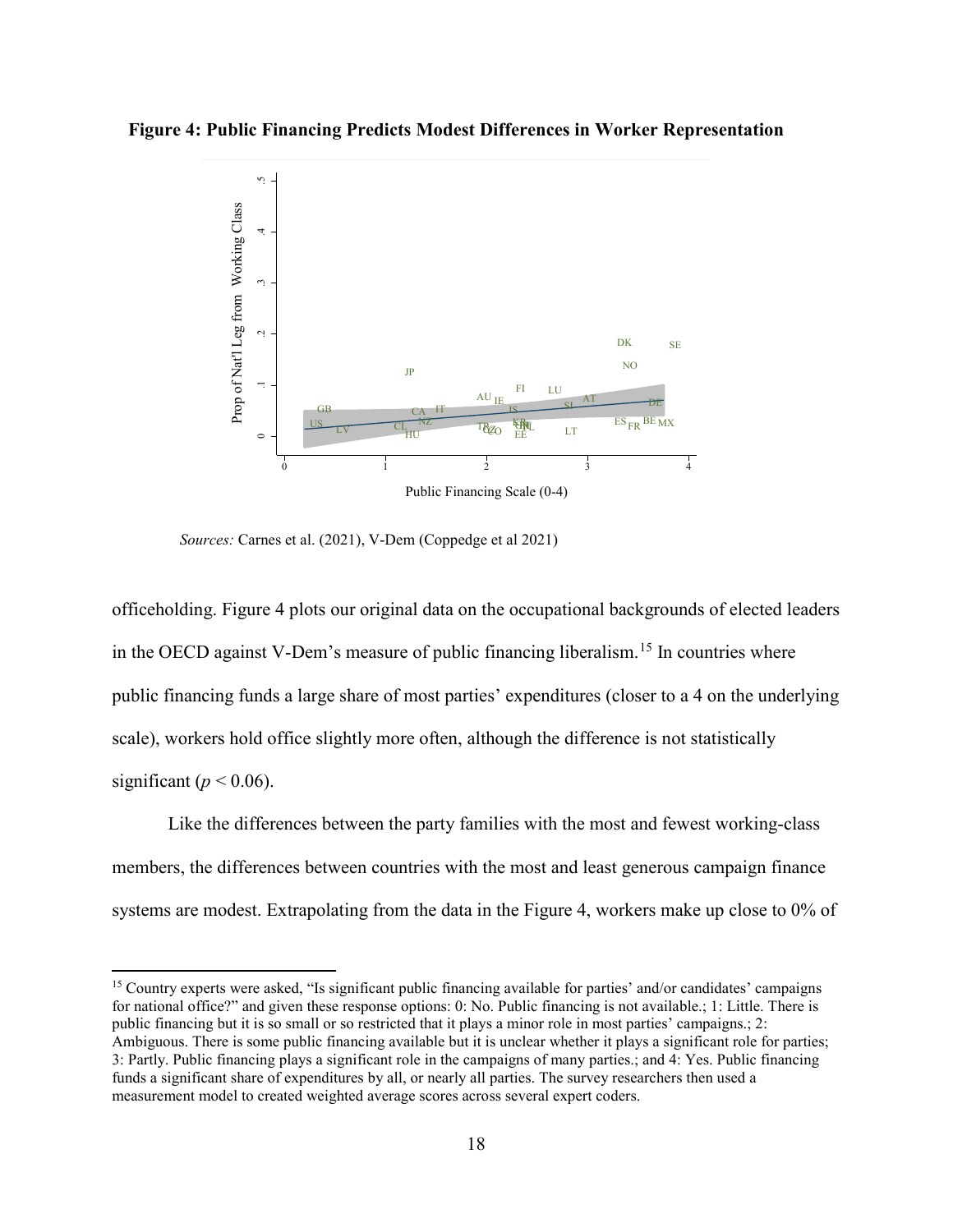the average national legislature in a country with no public financing but only about 6% of the national legislature in the average country with the most generous public financing system, still almost 50 percentage points short of a complete explanation for the shortage of working-class politicians in the world's democracies. That is, the campaign finance landscape seems to explain (at most) only a marginal difference in working-class officeholding—far less than a complete explanation for why so few working-class citizens go on to hold office.

### *Economic Environment*

Of the four kinds of macro-level characteristics we examined, the economic characteristics of countries were by far the most strongly associated with working-class officeholding. In Figure 5, we focus on three important economic characteristics of the OECD member nations: GDP, economic inequality (measured here as the share of total post-tax/transfer income earned by the lowest-income half of the country; results are similar with pre-tax income), and the country's unionization rate. All three are statistically associated with working-class officeholding, and the differences are substantial: countries with higher GDPs, more egalitarian income distributions, and more heavily unionized labor forces<sup>[16](#page-19-0)</sup> do, in fact, have more workingclass people in their national legislatures.

Of course, this kind of analysis—like all the preceding findings—cannot discern the nature of the causal relationships, and in this preliminary study we will not attempt to push the data further than simply documenting these bivariate relationships. It could be that the better economic fortunes of the working classes in these countries cause workers to go on to hold office at higher rates, or it could be that working-class officeholders encourage countries to adopt

 $\overline{\phantom{a}}$ 

<span id="page-19-0"></span><sup>&</sup>lt;sup>16</sup> This association holds even if we control for left party seat share.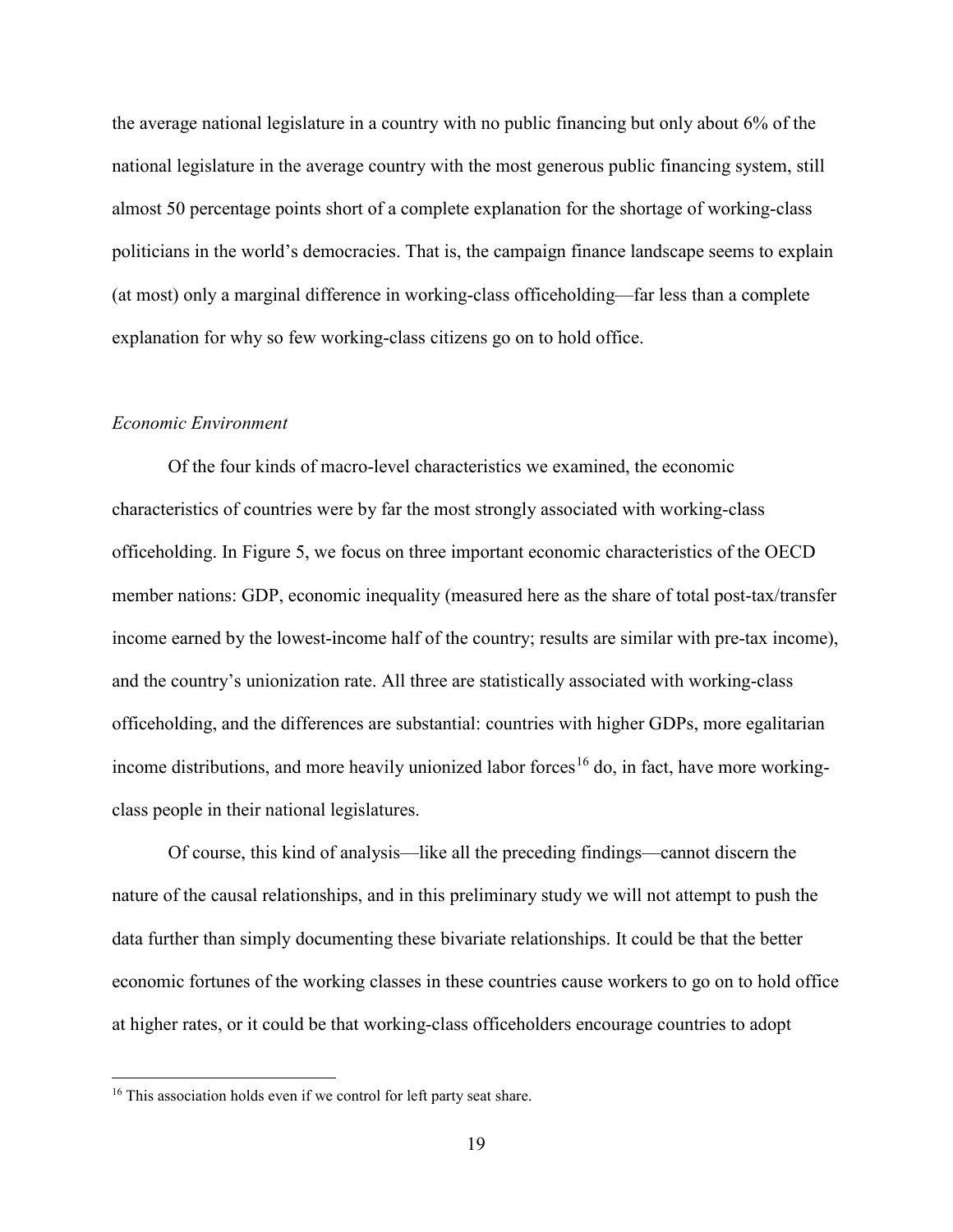policies that promote shared prosperity, or both (or neither, if the associations are spurious).



**Figure 5: Economic Characteristics of Society Matter on the Margin** 

*By GDP Per Capita*



*Sources:* Carnes et al. (2021), International Labor Organization (2020b), V-Dem (Coppedge et al. 2021), World Inequality Database (Anthony et al. 2020)

Even if we assume that any of these economic characteristics truly *causes* working-class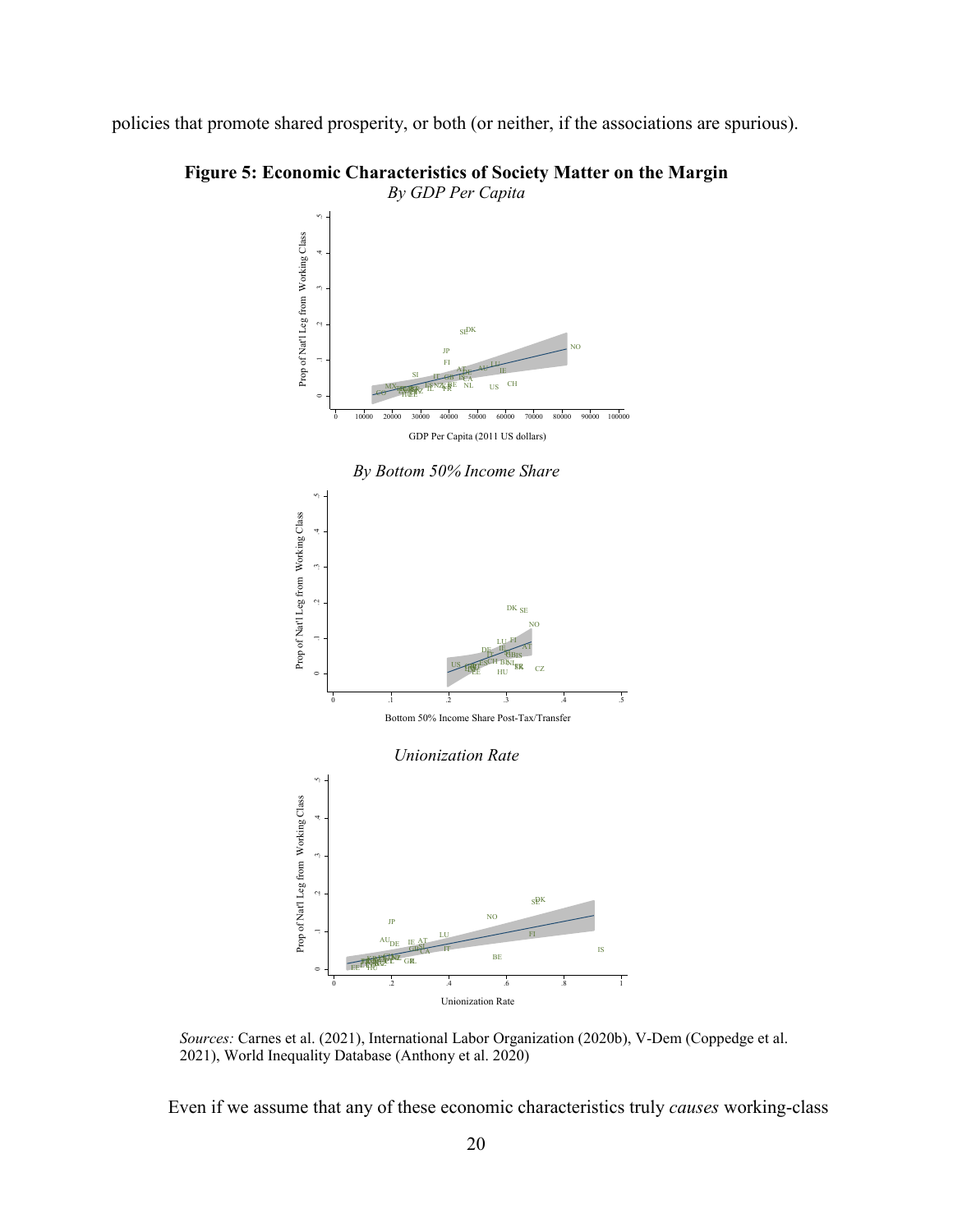representation, these kinds of explanations seem to have the potential to take us only part way to an explanation for why so few workers go on to hold office. Increasing GDP from \$20,000 to the maximum in this sample, \$80,000, is associated with an increase of 10 percentage points, under one fifth of the total gap between working-class representation in the labor forces and national legislatures of these countries. As unionization rates approach 100% or bottom 50% income shares approach 50%, working-class representation is still projected to be below 20%. Even considered in tandem, these three economic variables do not take us far; they are all positively correlated, so if we regress the working class's percentage in the national legislature on all three variables, then predict worker representation setting all variables at their theoretical or observed maximums (100% unionization, 50% income going to the bottom 50%, and \$80,000 per capita GDP), the expected share of workers in the national legislature is just 20%. That is, together, these variables only seem to explain about 30% of the observe gap between workers and politicians, even when we make the heroic assumption that all three are true causes of workingclass representation.

Of course, 30% is not trivial. Theses country-level explanations each warrant future research. But there is still far more to the story of why so few working-class people go on to hold office. Perhaps the country-level variables scholars have often discussed interact in important ways: perhaps proportional representation makes more of a difference in countries where elections are also inexpensive, or perhaps left party government matters more in states with strong labor unions. And maybe there are country-level variables we have yet to consider. Or, perhaps there are traits that are common across all modern democracies that discourage workingclass officeholding.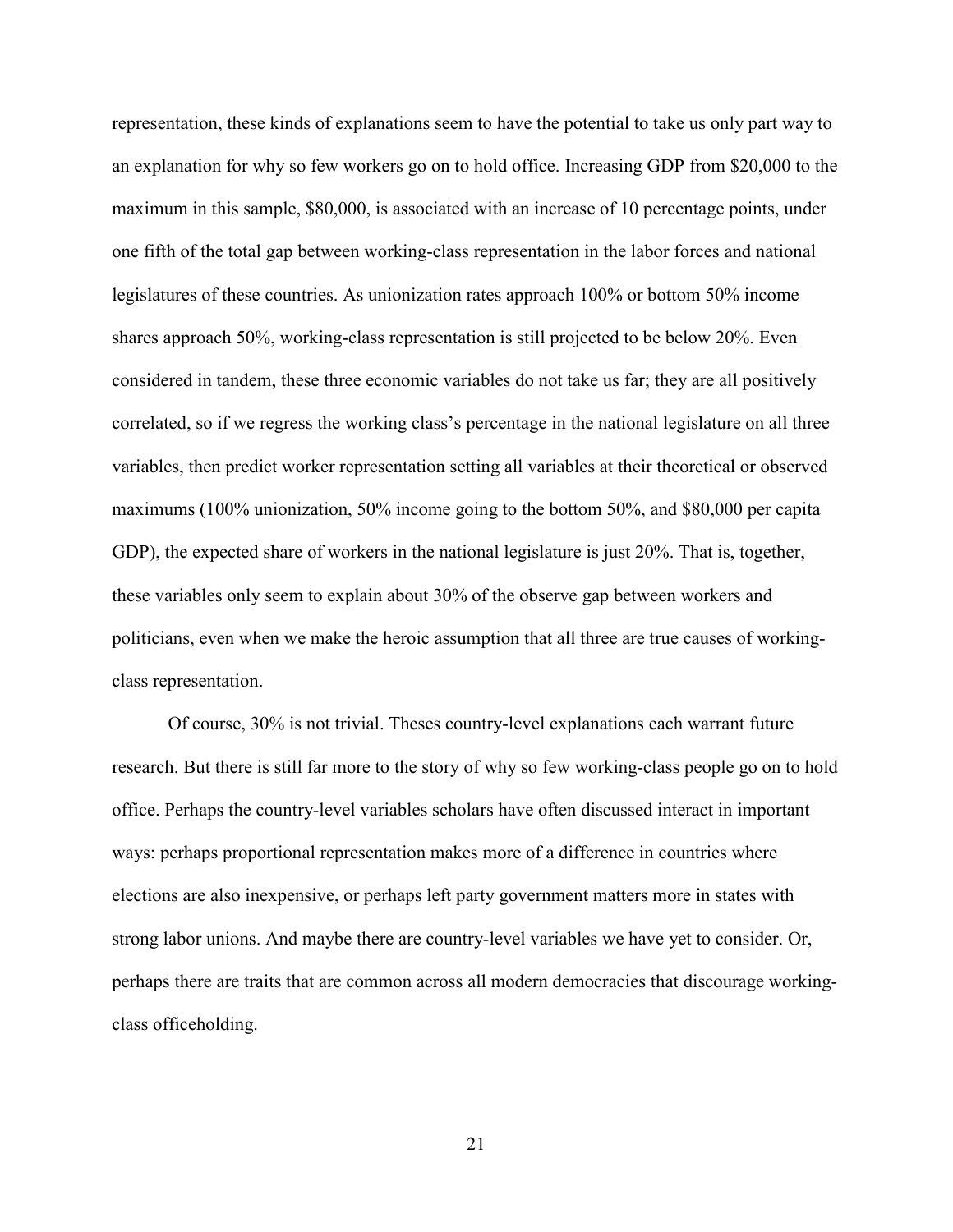#### **Where Should We Go Next?**

Our aim with this simple analysis was not to close the case on why so few working-class people hold office in the world's democracies, but rather to open it in the first place. There has never been broad cross-national research on the question of why so few working-class people go on to hold elected office in the world's democracies. Our analyses suggest that scholars could learn a great deal from comparative studies that analyze large samples of countries. There is meaningful variation across countries (see Figure 1) that differs in some promising ways (like the analysis of economic conditions in Figure 5) and also that does *not* differ much in ways that defy some ideas scholars have put forward about the factors that might be discouraging working-class people to hold office (like the analyses of left-party strength, proportional representation, and public financing in Figures 2, 3, and 4). The simple first-cut analysis seems to suggest that some popular scholarly explanations may provide a partial explanation for why workers so rarely hold office (but only a partial one), while others may not ultimately be borne out in the data.

Where does this leave us? There is still a great deal that scholars need to learn about the basic question of *when* in the candidate pipeline working-class people are screened out in most democracies. In almost every democracy in the world, no one actually knows whether workingclass citizens are less qualified, less interested in running for office, less likely to run, less likely to be chosen by parties, and/or less likely to win.

The results of this first cross-national analysis suggest, moreover, that scholarship on *why*  so few working-class people hold office should continue exploring in more detail the countrylevel factors that discourage working-class officeholding. Here we have looked at just four kinds of variables—there are of course many more characteristics of countries that deserve our attention. The variables we studied here also beg for more detailed analyses to determine the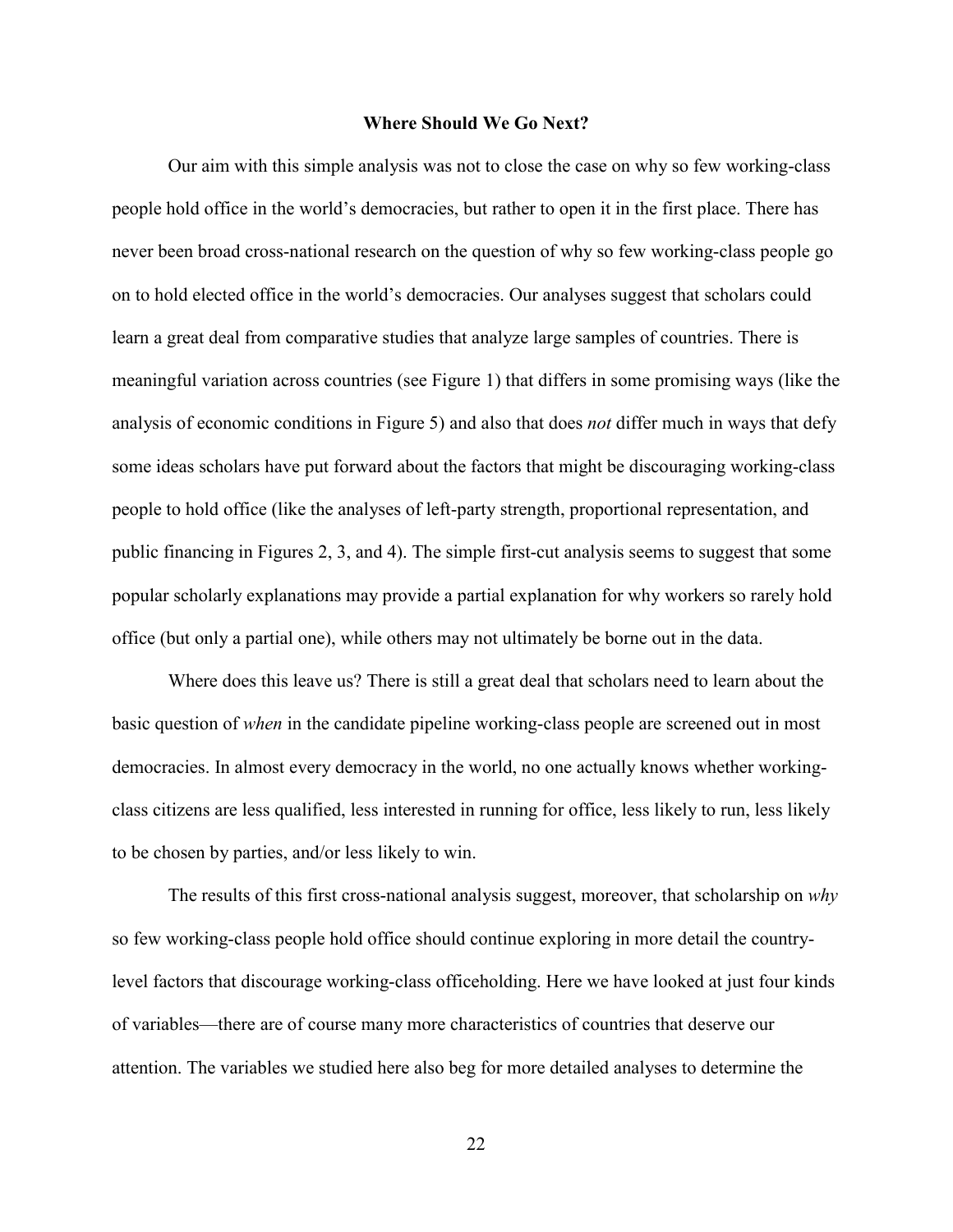extent to which the associations (and non-associations) we document are causal and generalizable.

The fact that *all* OECD countries have large shortages of working-class officeholders also raises a possibility that transcends even country-level analyses, namely, that perhaps there are universal features of democracies that discourage working-class officeholding. In addition to individual-, meso-, and macro-level analyses, scholars should consider universal-level analyses. Understanding the traits *common to* democracies will almost certainly require more advanced methodologies than the simple cross-sectional comparisons that have been a staple of research on this topic in the past.

Another way forward might be to engage in cross-national analyses of meso-level forces, in particular the role of political parties and interest groups in facilitating or discouraging working-class representation. Figure 6 replots the country-level data on working-class officeholding from Figure 1. But now we compare the share of working-class lawmakers in each country's national legislature (black bars) and the share of working-class lawmakers in the political party with the highest rate of worker representation in each country's national legislature (excluding parties with fewer than five delegates; grey bars).

Viewed this way, it is easy to see that political parties are far more varied in how wellrepresented working-class citizens are than are countries as a whole. These differences do not seem to track neatly onto existing left-right distinctions or party typologies, nor are they confined only to smaller parties. Something else is driving some parties to run large numbers of workingclass politicians and others to side-step workers in favor of white-collar candidates. Understanding these party-level gatekeeping processes—as scholars have sometimes done in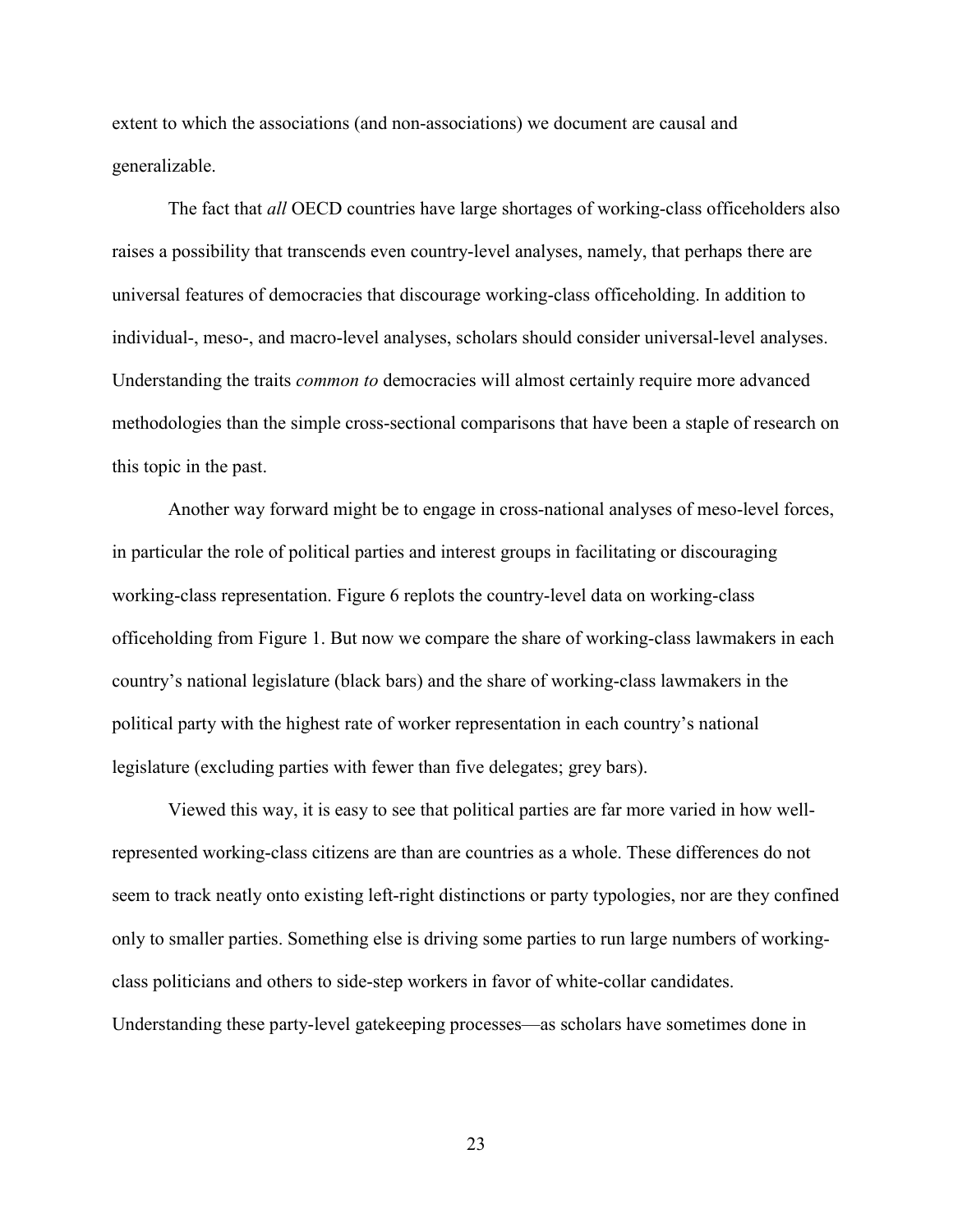individual countries (e.g., Norris and Lovenduski 1995)—should be a high priority.



**Figure 6: Worker Representation Varies More in Parties than Countries**

*Note*: Bars report the share of working-class lawmakers in the national legislature (black bars) and in the party with the highest rate of working-class officeholders (excluding parties with fewer than five members; grey bars), along with the names of parties and the total numbers of legislators they elected.

Above all, the work must simply move forward. As Thomsen (2019, 576) recently put it, "It is rare for scholars to have such an open empirical terrain." Every approach to studying working-class officeholding—descriptive work on when workers are screened out, and micro-, meso-, macro-, and universal-level research on why workers are screened out—is currently in

*Sources:* Carnes et al. (2021)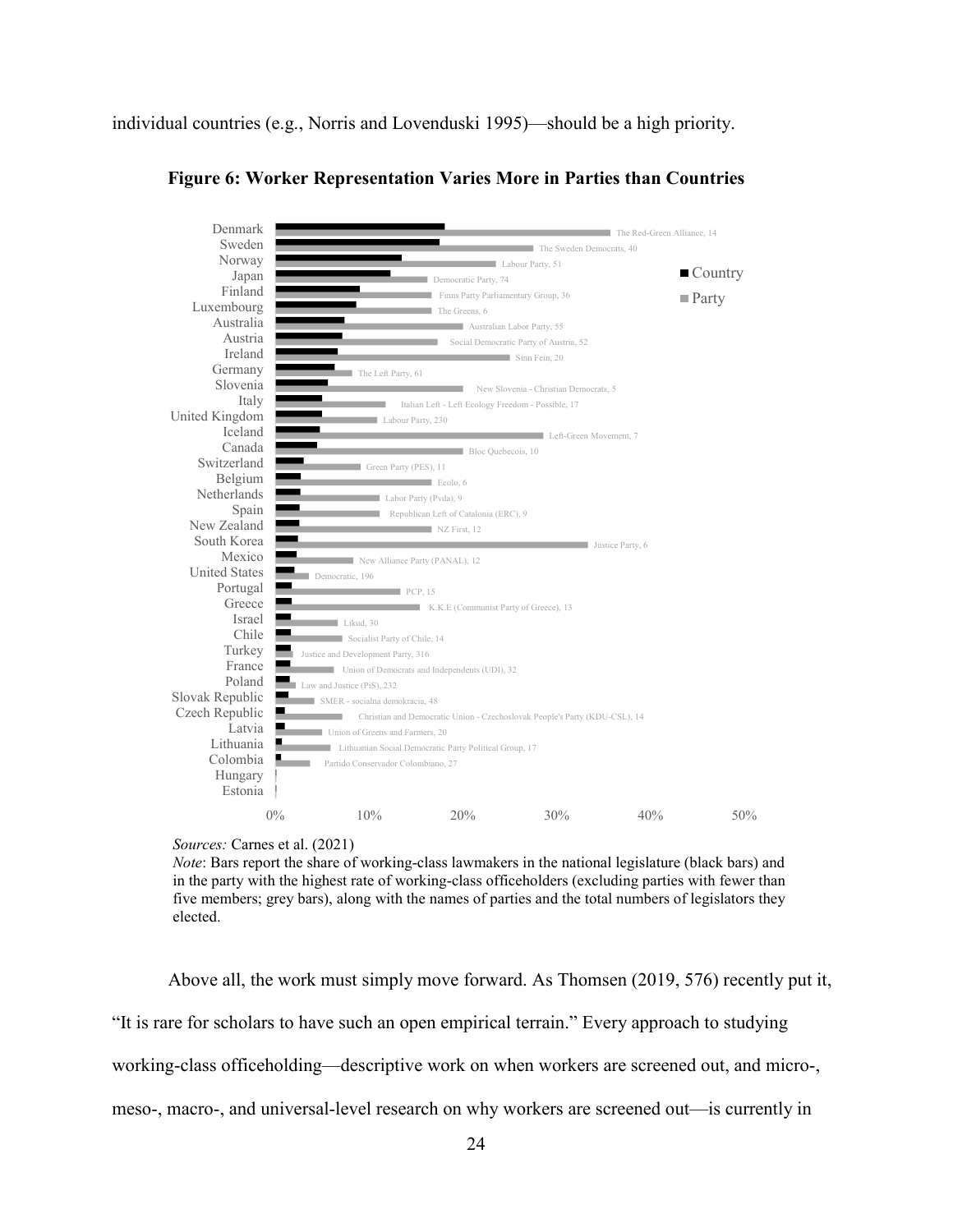short supply. The empirical terrain is indeed open, and it is high time for cross-national research to move forward.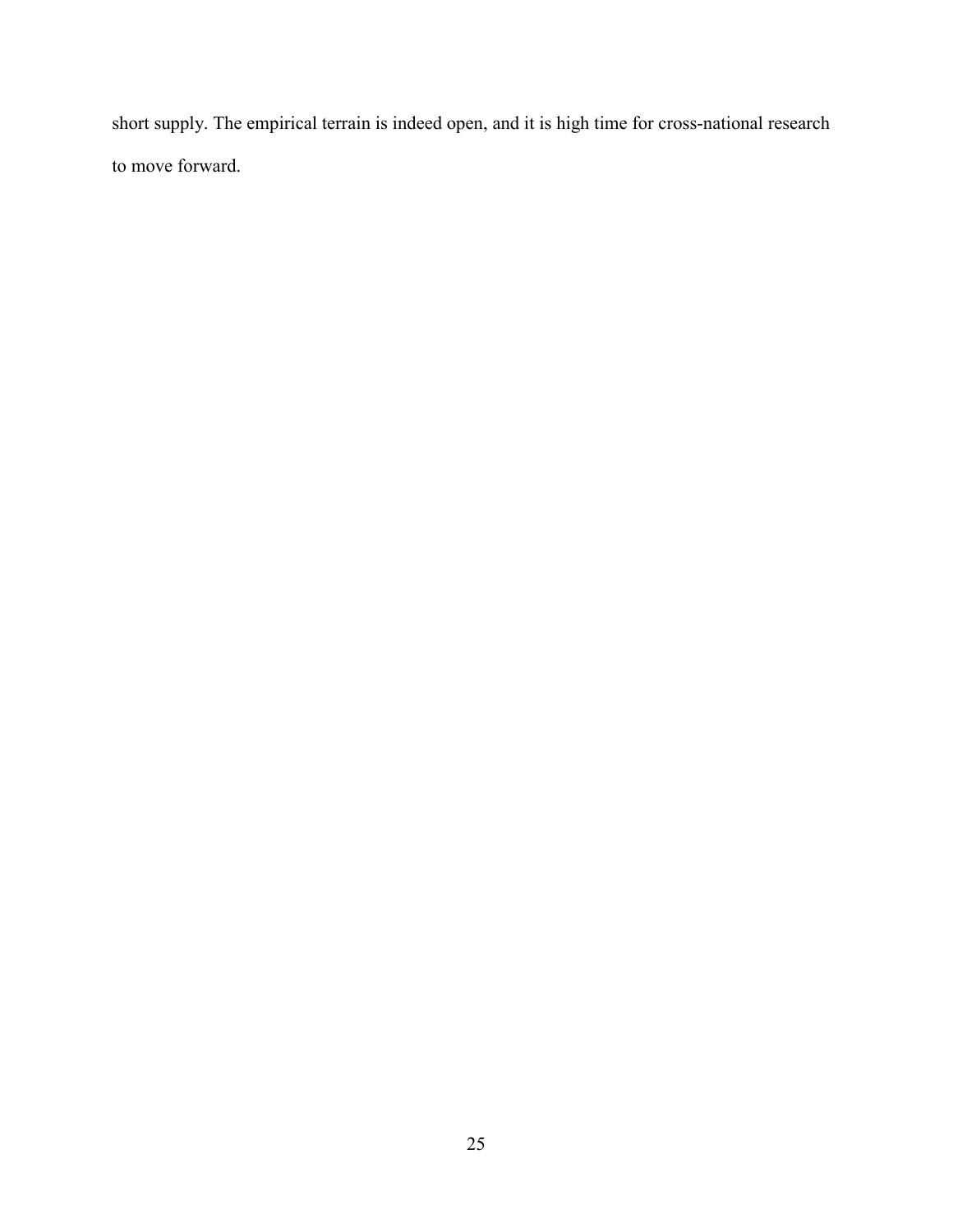### **References**

- Adolph, Christopher. 2013. *Bankers, Bureaucrats, and Central Bank Politics: The Myth of Neutrality*. New York: Cambridge University Press.
- Albaugh, Quinn M. 2020. "Do Voters Discriminate Against Working-Class Candidates? Evidence from Fifty Years of Self-Reported Candidate Occupations." Unpublished manuscript.
- Alexiadou, Despina. 2020. "Revolving-Door Politics and Income Inequality: A Study on the Role of Finance Ministers in Europe." Unpublished manuscript. Available at [https://www.researchgate.net/publication/340280135\\_Revolving-](https://www.researchgate.net/publication/340280135_Revolving-Door_Politics_and_Income_Inequality_A_Study_on_the_Role_of_Finance_Ministers_in_Europe)Door Politics and Income Inequality A Study on the Role of Finance Ministers in Europe.
- Anthony, Facundo, B. Atkinson, Thomas Blanchet. Lucas Chancel. Luis Bauluz. Matthew Fisher-Post, Ignacio Flores, Bertrand Garbinti, Jonathan Goupille-Lebret, Clara Martínez-Toledano, Marc Morgan, Theresa Neef, Thomas Piketty, Anne-Sophie, Robilliard Emmanuel, Saez Li, Yang Gabriel Zucman. 2020. "Distributional National Accounts Guidelines Methods and Concepts Used in the World Inequality Database." World Inequality Lab. [https://wid.world/document/distributional-national-accounts-guidelines-](https://wid.world/document/distributional-national-accounts-guidelines-2020-concepts-and-methods-used-in-the-world-inequality-database/)[2020-concepts-and-methods-used-in-the-world-inequality-database/](https://wid.world/document/distributional-national-accounts-guidelines-2020-concepts-and-methods-used-in-the-world-inequality-database/) (Accessed May 3, 2021).
- Aylott, Nicholas. 2003. "After the Divorce: Social Democrats and Trade Unions in Sweden." *Party Politics* 9(3): 369-90.
- Barber, James Alden, Jr. 1970. *Social Mobility and Voting Behavior*. Chicago: Rand McNally and Company.
- Barnes, Tiffany, and Gregory W. Saxton. 2019. "Working-Class Legislators and Perceptions of Representation in Latin America." *Political Research Quarterly* 72(4): 910–28.
- Bernauer, Julian, Nathalie Giger, and Jan Rosset. 2015. "Mind the Gap: Do Proportional Electoral Systems Foster a More Equal Representation of Women and Men, Poor and Rich?" *International Political Science Review* 36(1): 78–98.
- Best, Heinrich. 2007. "New Challenges, New Elites? Changes in the Recruitment and Career Patterns of European Representative Elites." *Comparative Sociology* 6: 85–113.
- Best, Heinrich, and Maurizio Cotta, eds. 2000. *Parliamentary Representatives in Europe 1848- 2000: Legislative Recruitment and Careers in Eleven European Countries*. Oxford: Oxford University Press.
- Bonica, Adam. 2020. "Why Are There So Many Lawyers in Congress?" *Legislative Studies Quarterly* 45(2): 253–89.
- Borwein, Sophie. Forthcoming. "Do Ministers' Occupational and Social Class Backgrounds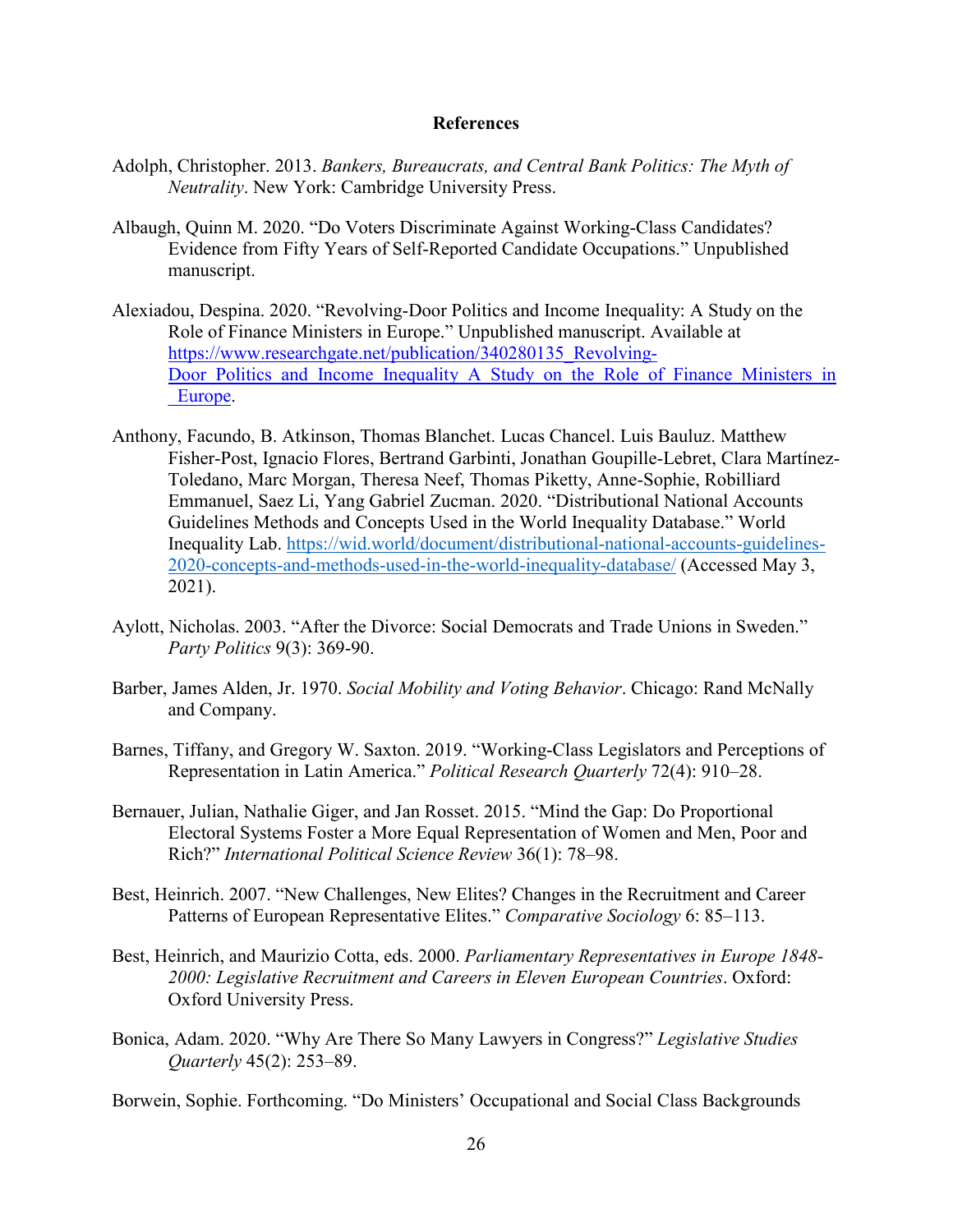Influence Social Spending?" *Politics, Groups, and Identities*.

- Bueno, Natália S., and Thad Dunning. 2017. "Race, Resources, and Representation: Evidence from Brazilian Politicians." *World Politics* 69(2): 327–65.
- Campbell, Rosie, and Philip Cowley. 2014. "Rich Man, Poor Man, Politician Man: Wealth Effects in a Candidate Biography Survey Experiment." *British Journal of Politics and International Relations* 16(1): 56–74.
- Carnes, Nicholas. 2013. *White-Collar Government: The Hidden Role of Class in Economic Policy Making.* Chicago: University of Chicago Press.
- Carnes, Nicholas. 2015. "Does the Descriptive Representation of the Working Class 'Crowd Out' Women and Minorities (And Vice Versa)? Evidence from the Local Elections in America Project." *Politics, Groups, and Identities* 3(2): 350–65.
- Carnes, Nicholas. 2016. "Why are There So Few Working-class People in Political Office? Evidence from State Legislatures." *Politics, Groups, and Identities* 4(1): 84-109.
- Carnes, Nicholas. 2018. *The Cash Ceiling: Why Only the Rich Run for Office—And What We Can Do About It.* Princeton, NJ: Princeton University Press.
- Carnes, Nicholas. 2020. "Has Research on Working-Class Politicians Excluded Women? A Response to Barnes, Beall, and Holman." Unpublished manuscript. Available at [http://people.duke.edu/~nwc8/Carnes\\_Response.pdf.](http://people.duke.edu/%7Enwc8/Carnes_Response.pdf)
- Carnes, Nick, Miriam Golden, Noam Lupu, Eugenia Nazrullaeva, and Stephane Wolton. 2021. "Global Legislator Database," [https://doi.org/10.7910/DVN/U1ZNVT,](https://doi.org/10.7910/DVN/U1ZNVT) Harvard Dataverse, V1.
- Carnes, Nicholas, and Eric Hansen. 2016. "Does Paying Politicians More Promote Economic Diversity in Legislatures?" *American Political Science Review* 110(4): 699-716.
- Carnes, Nicholas, and Noam Lupu. 2015. "Rethinking the Comparative Perspective on Class and Representation: Evidence from Latin America." *American Journal of Political Science* 59(1): 1–18.
- Carnes, Nicholas, and Noam Lupu. 2016. "Do Voters Dislike Working-Class Candidates? Voter Biases and the Descriptive Underrepresentation of the Working Class." *American Political Science Review* 110(4): 832–44.
- Carnes, Nicholas, and Noam Lupu. 2021. "Are There Social Class Gaps in Nascent Political Ambition? Survey Evidence from the Americas." Unpublished manuscript. Available at [http://noamlupu.com/Carnes\\_Lupu\\_ambition.pdf.](http://noamlupu.com/Carnes_Lupu_ambition.pdf)
- Coppedge, Michael, John Gerring, Carl Henrik Knutsen, Staffan I. Lindberg, Jan Teorell, David Altman, Michael Bernhard, Agnes Cornell, M. Steven Fish, Lisa Gastaldi, Haakon Gjerløw, Adam Glynn, Allen Hicken, Anna Lührmann, Seraphine F. Maerz, Kyle L.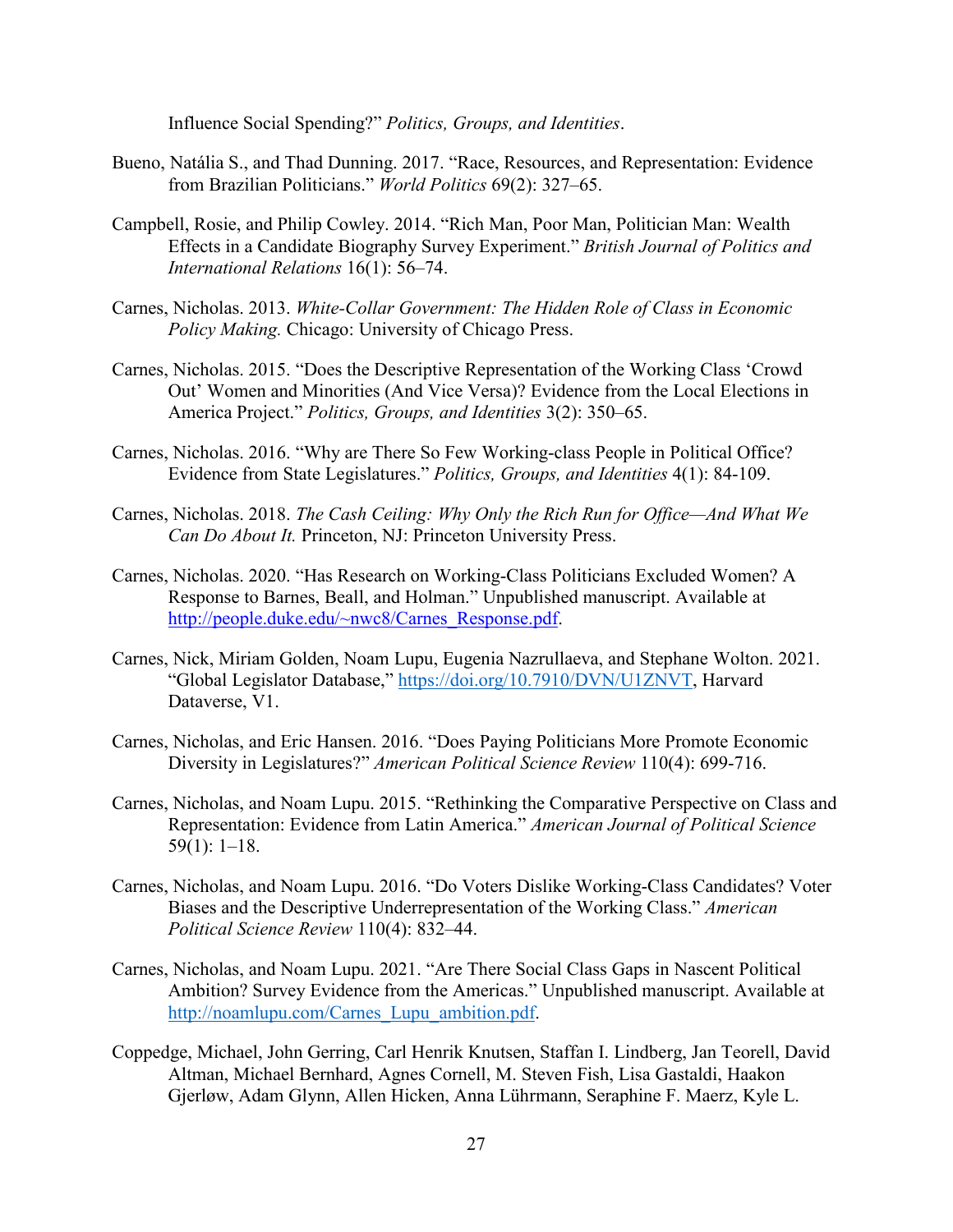Marquardt, Kelly McMann, Valeriya Mechkova, Pamela Paxton, Daniel Pemstein, Johannes von Römer, Brigitte Seim, Rachel Sigman, Svend-Erik Skaaning, Jeffrey Staton, Aksel Sundtröm, Eitan Tzelgov, Luca Uberti, Yi-ting Wang, Tore Wig, and Daniel Ziblatt. 2021. "V-Dem Codebook v11." Varieties of Democracy (V-Dem) Project.

- Comparative Candidate Survey. 2016. Comparative Candidates Survey Module I 2005-2013 [Dataset - cumulative file]. Distributed by FORS, Lausanne, 2020.
- Comparative Candidate Survey. 2020. Comparative Candidates Survey Module II 2013-2019 [Dataset - cumulative file]. Distributed by FORS, Lausanne, 2020.
- Dal Bó, Ernesto, Frederico Finan, Olle Folke, Torsten Persson, and Johanna Rickne. 2017. "Who Becomes A Politician?" *Quarterly Journal of Economics* 132(4): 1877–914.
- Erikson, Robert. 2015. "Income Inequality and Policy Responsiveness." *Annual Review of Political Science* 18: 11–29.
- Feigenbaum, James, Alex Hertel-Fernandez, and Vanessa Williamson. 2018. "From the Bargaining Table to the Ballot Box: Political Effects of Right to Work Laws." NBER Working Paper 24259. Available at [https://www.nber.org/papers/w24259.](https://www.nber.org/papers/w24259)
- Fox, Richard L., and Jennifer L. Lawless. 2005. "To Run or Not to Run for Office: Explaining Nascent Political Ambition." *American Journal of Political Science* 49(3): 642–59.
- Fox, Richard L., and Jennifer L. Lawless. 2014. "Uncovering the Origins of the Gender Gap in Political Ambition." *American Political Science Review* 108(3): 499–519.
- Fuhrmann, Matthew. 2020. "When Do Leaders Free-Ride? Business Experience and Contributions to Collective Defense." *American Journal of Political Science* 64(2): 416– 31.
- Garrett, Geoffrey. 1998. "Global Markets and National Politics: Collision Course or Virtuous Circle?" *International Organization* 52(4): 787–824.
- Griffin, John D., Brian Newman, and Patrick Buhr. 2019. "Class War in the Voting Booth: Bias Against High‐Income Congressional Candidates." *Legislative Studies Quarterly* 45(1): 131–45.
- Grumbach, Jacob M. 2015. "Does the American Dream Matter for Members of Congress? Social-Class Backgrounds and Roll-Call Votes." *Political Research Quarterly* 68(2): 306–23.
- Han, Sung Min, and Kangwook Han. Forthcoming. "Political Leaders, Economic Hardship, and Redistribution in Democracies: Impact of Political Leaders on Welfare Policy." *Political Studies*.
- Hansen, Eric, Nicholas Carnes, and Virginia Grey. 2019. "What Happens When Insurers Make the Insurance Laws? State Legislative Agendas and the Occupational Makeup of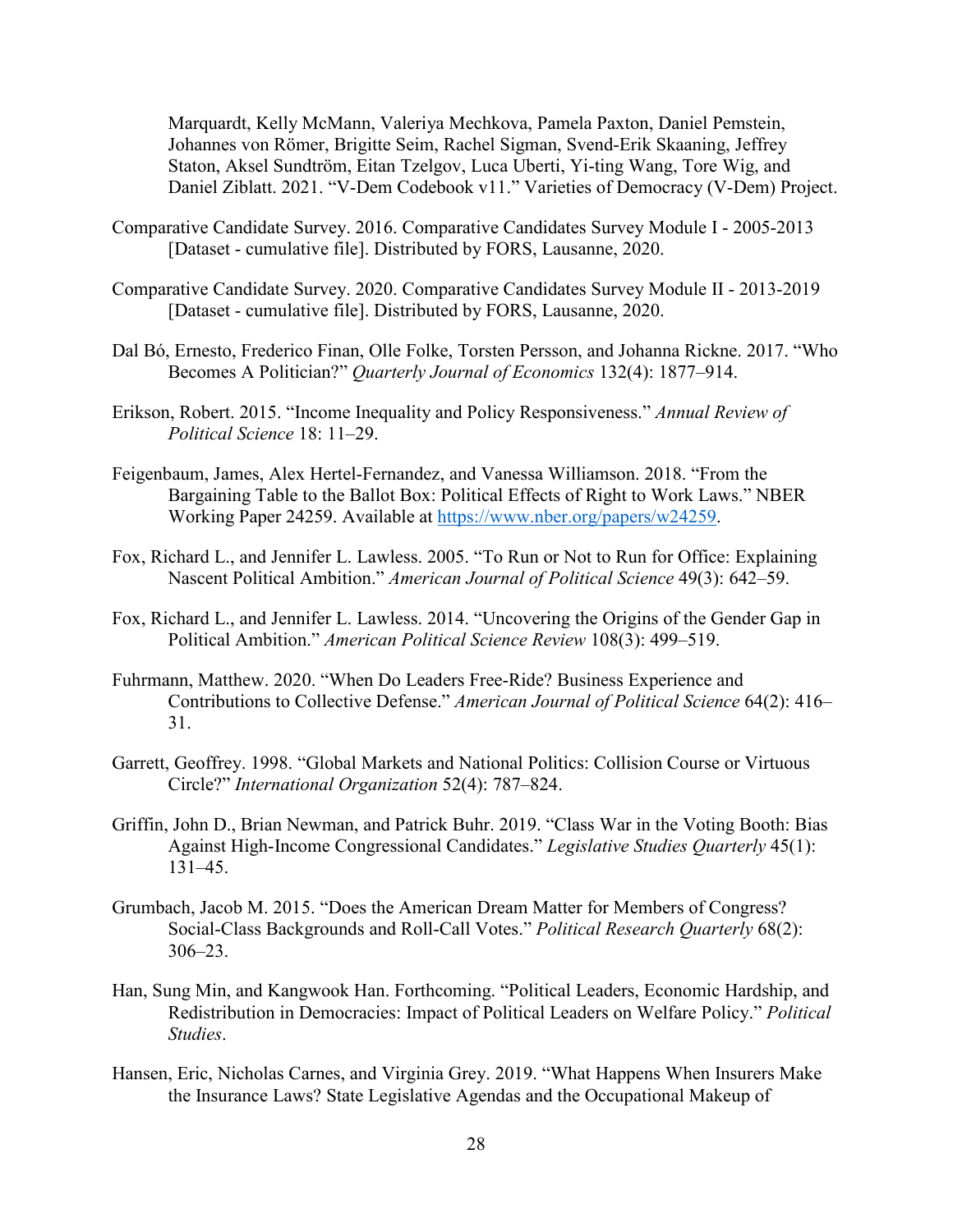Government." *State Politics and Policy Quarterly* 19(2): 155–79.

- Heath, Oliver. 2015. "Policy Representation, Social Representation, and Class Voting in Britain." *British Journal of Political Science* 45(1): 173–93.
- Hemingway, Alexander. 2020. "The Unequal Descriptive and Substantive Representation of Class." Ph.D. dissertation, University of British Columbia.
- Hemingway, Alexander. Forthcoming. "Does Class Shape Legislators' Approach to Inequality and Economic Policy? A Comparative View." *Government and Opposition*.
- Høyer, Anne. 2015. "Party-union ties: 60 years of decline?" M.A. Thesis, University of Oslo.
- Hoyt, Crystal L., and Brenten H. DeShields. 2021. "How Social-Class Background Influences Perceptions of Political Leaders." *Political Psychology* 42(2): 239–63.
- Huber, Evelyne, and John D. Stephens. 2001. *Development and Crisis of the Welfare State: Parties and Policies in Global Markets*. Chicago: University of Chicago Press.
- International Labor Organization. 2020a. "Employment by Sex and Occupation." <https://tinyurl.com/khzhmswx> (Accessed May 3, 2021).
- International Labor Organization. 2020b. "Statistics on Union Membership." <https://ilostat.ilo.org/topics/union-membership/> (Accessed May 3, 2021).
- Joshi, Devin K. 2015. "The Inclusion of Excluded Majorities in South Asian Parliaments: Women, Youth, and the Working Class." Journal of Asian and African Studies 50(2): 223–38.
- Kallis, Giorgos, and Luis Diaz-Serrano. 2021. "Are Political Leaders with Professional Background in Business Bad for Climate Mitigation?" Unpublished manuscript. Available at [https://www.researchgate.net/publication/350393913\\_Are\\_Political\\_Leaders\\_with\\_Profe](https://www.researchgate.net/publication/350393913_Are_Political_Leaders_with_Professional_Background_in_Business_Bad_for_Climate_Mitigation) ssional Background in Business Bad for Climate Mitigation.
- Kevins, Anthony. 2019. "Race, Class, or Both? Responses to Candidate Characteristics in Canada, the UK, and the US." *Politics, Groups, and Identities*.
- Kirkland, Patricia. Forthcoming. "Business Owners and Executives as Politicians: The Effect on Public Policy." *Journal of Politics*.
- Kittilson, Miki Caul, and Leslie Schwindt-Bayer. 2010. "Engaging Citizens: The Role of Power-Sharing Institutions." *Journal of Politics* 72(4): 990–1002.
- Korpi, Walter. 1983. *The Democratic Class Struggle*. London: Routledge.
- Korpi, Walter, and Joakim Palme. 2003. "New Politics and Class Politics in the Context of Austerity and Globalization: Welfare State Regress in 18 Countries, 1975–95." *American*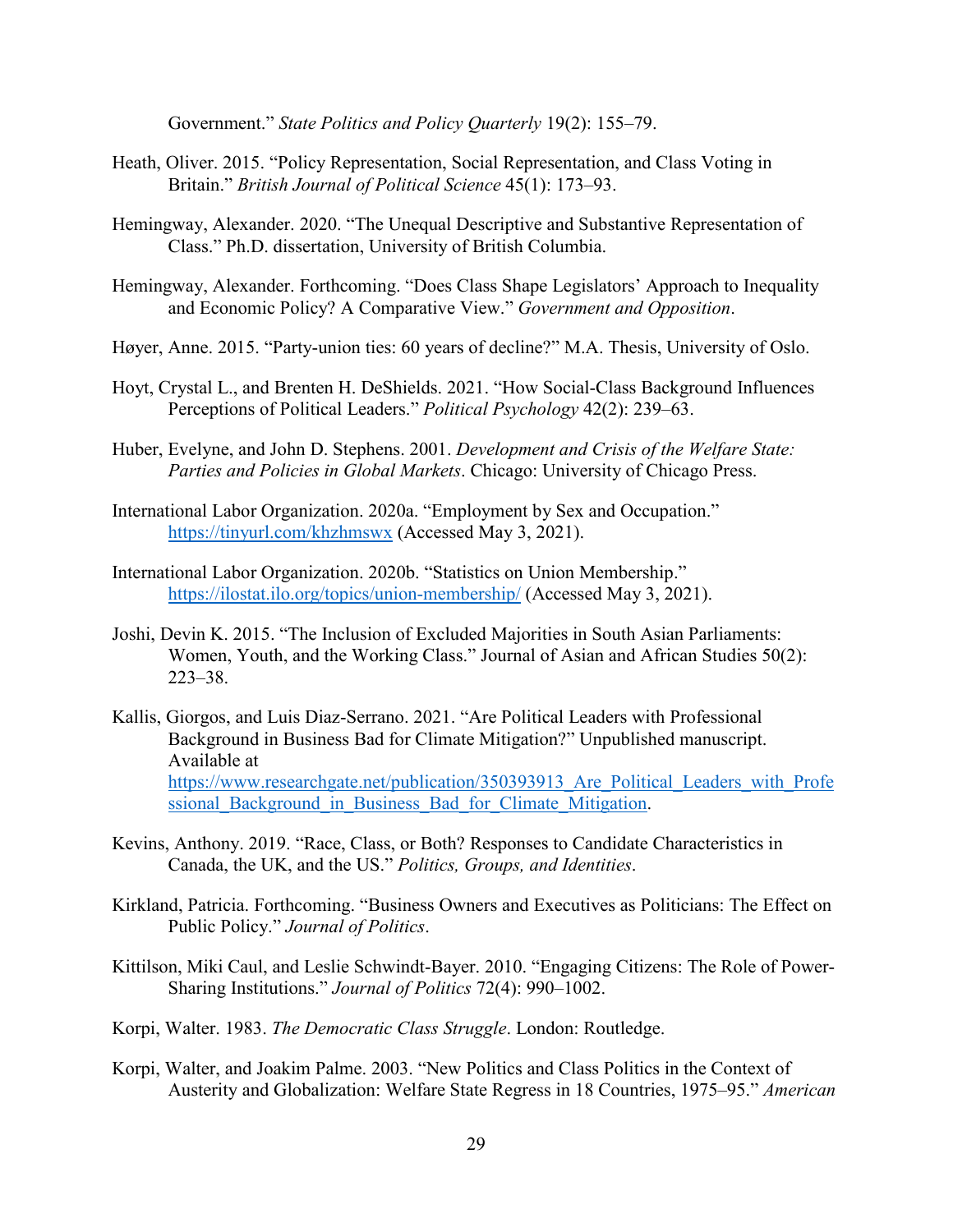*Political Science Review* 97(3): 425–46.

Langton, Kenneth P. 1969. *Political Socialization*. New York: Oxford University Press.

- Lawless, Jennifer L., and Richard L. Fox. 2005. *It Takes a Candidate: Why Women Don't Run for Office*. New York: Cambridge University Press.
- Lovenduski, Joni. 2016. "The Supply and Demand Model of Candidate Selection: Some Reflections." *Government and Opposition* 51(3): 513–28.
- Lovenduski, Joni, and Pippa Norris. 1994. "Labour and the Unions: After the Brighton Conference." *Government and Opposition* 29(2): 201–17
- Lupu, Noam, and Zach Warner. Forthcoming. "Affluence and Congruence: Unequal Representation Around the World." *Journal of Politics*.
- Manza, Jeff, and Clem Brooks. 2008. "Class and Politics." In *Social Class: How Does it Work?*, eds. Annette Lareau and Dalton Conley. New York: Russell Sage Foundation.
- Matthews, Austin S., and Yann P. Kerevel. Forthcoming. "The Nomination and Electoral Competitiveness of Working Class Candidates in Germany." *German Politics*.
- McDonald, Michael D., and Ian Budge. 2005. *Elections, Parties, Democracy*. Oxford: Oxford University Press.
- Norris, Pippa, and Joni Lovenduski. 1995. *Political Recruitment: Gender, Race and Class in the British Parliament.* New York: Cambridge University Press.
- Oesch, Daniel. 2013. *Occupational Change in Europe: How Technology and Education Transform the Job Structure*. New York: Oxford University Press.
- O'Grady, Tom. 2018. "Careerists Versus Coal-Miners: Welfare Reforms and the Substantive Representation of Social Groups in the British Labour Party." *Comparative Political Studies* 52(4): 544–78.
- Pilotti, Andrea. 2015. "The Historical Changes and Continuities of Swiss Parliamentary Recruitment." *Swiss Political Science Review* 21(2): 246–53.
- Rosset, Jan, Nathalie Giger, and Julian Bernauer. 2013. "More Money, Fewer Problems? Cross-Level Effects of Economic Deprivation on Political Representation." *West European Politics* 36(4): 817–35.
- Sadin, Meredith. 2012. "Campaigning with Class: The Effect of Social Class on Voter Evaluations." Unpublished manuscript.
- Schwindt-Bayer, Leslie A., and William Mishler. 2005. "An Integrated Model of Women's Representation." *Journal of Politics* 67(2): 407–28.

Sojourner, Aaron. 2013. "Do Unions Promote Electoral Office Holding? Evidence from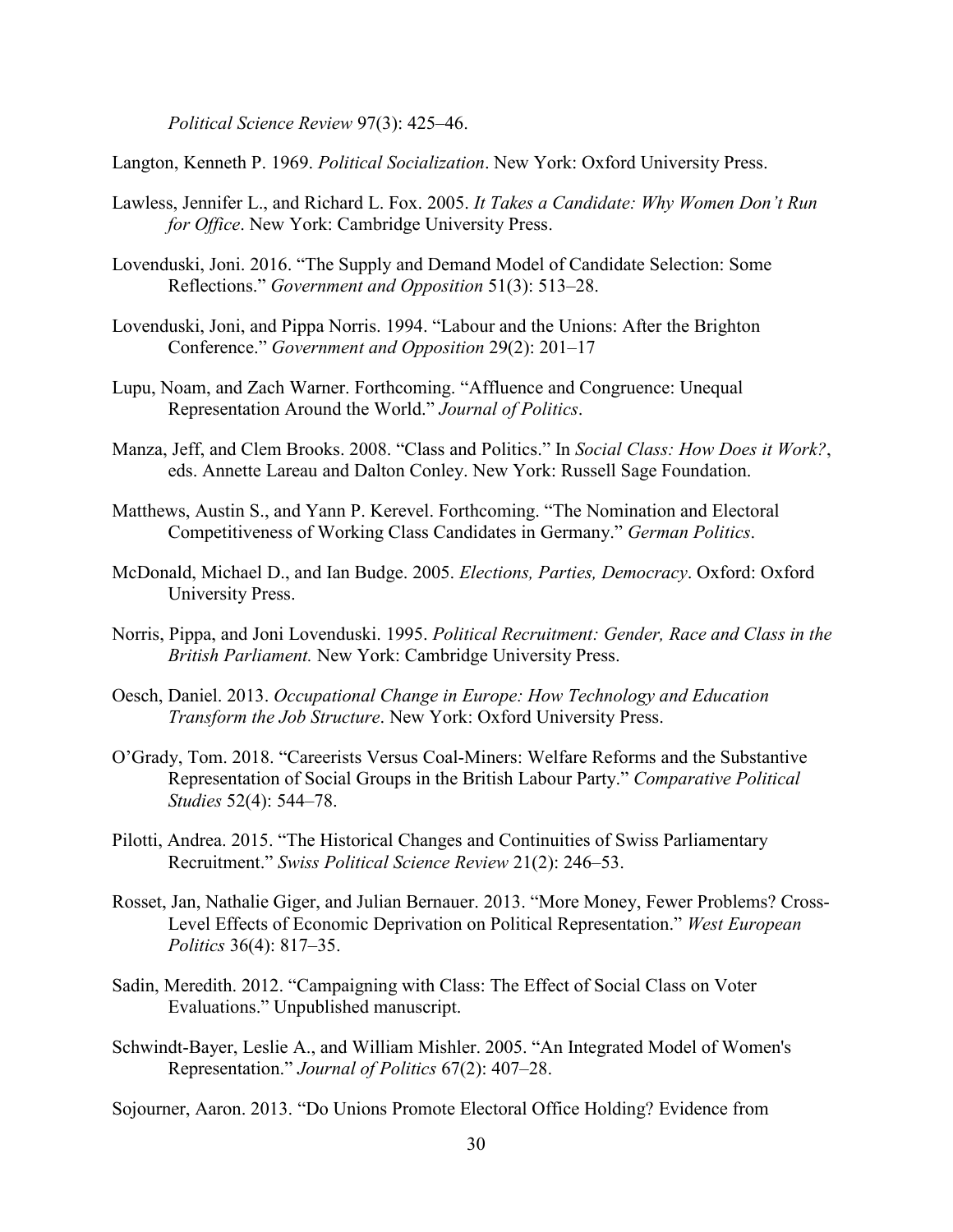Correlates of State Legislatures' Occupational Shares." *Industrial & Labor Relations Review* 66(2): 467–86.

- Stacy, Darrian. 2021. "Wealth and Political Inequality in the U.S. Congress." Ph.D. Dissertation, Vanderbilt University.
- Szakonyi, David. 2021. "Private Sector Policy Making: Business Background and Politicians' Behavior in Office." *Journal of Politics* 83(1): 260–76.
- Tarditi, Valeria, and Davide Vittori. 2021. "'We are Different': Do Anti-establishment Parties Promote Distinctive Elites? An Analysis of the Spanish Case." *Representation* 57(1): 21– 39.
- Thomsen, Danielle M. 2017. *Opting Out of Congress: Partisan Polarization and the Decline of Moderate Candidates.* New York: Cambridge University Press.
- Thomsen, Danielle M. 2019. "Book Review: The Cash Ceiling." *Perspectives on Politics* 17(2): 576–7.
- Vivyan, Nick, Markus Wagner, Konstantin Glinitzer, and Jakob-Moritz Eberl. 2020. "Do Humble Beginnings Help? How Politician Class Roots Shape Voter Evaluations." *Electoral Studies* 63.
- Volkens, Andrea, Tobias Burst, Werner Krause, Pola Lehmann, Theres Matthieß, Nicolas Merz, Sven Regel, Bernhard Weßels, Lisa Zehnter. 2020. The Manifesto Project. Version 2020b. Berlin: Wissenschaftszentrum Berlin für Sozialforschung (WZB). <https://doi.org/10.25522/manifesto.mpds.2020b> (Accessed May 3, 2021).
- Warburton, Eve, Burhanuddin Muhtadi, Edward Aspinall, and Diego Fossati. Forthcoming. "When Does Class Matter? Unequal Representation in Indonesian Legislatures." *Third World Quarterly.*
- Wüest, Reto, and Jonas Pontusson. 2018. "Descriptive Misrepresentation by Social Class: Do Voter Preferences Matter?" Unpublished manuscript. Available at [https://unequaldemocracies.unige.ch/files/5815/2094/9713/Wuest-Pontusson.pdf.](https://unequaldemocracies.unige.ch/files/5815/2094/9713/Wuest-Pontusson.pdf)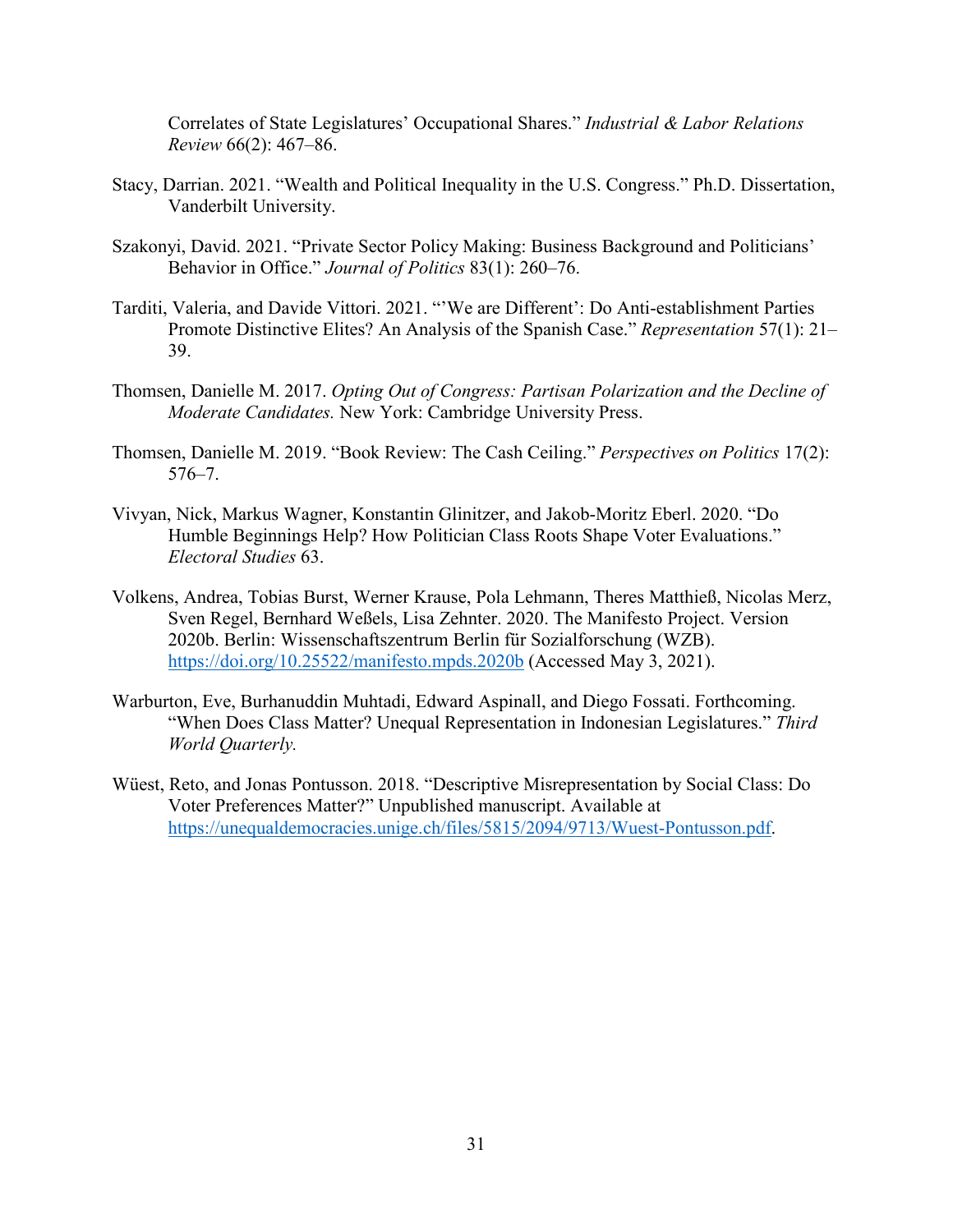# **Online Appendix for "Workers, Parties, and Representation in National Legislatures"**

Nicholas Carnes and Noam Lupu

#### **Appendix A. Additional Analyses**

### **Figure A1: Working-Class Representation in the OECD (Separating Union Staff)**



*Source:* Carnes et al. (2021)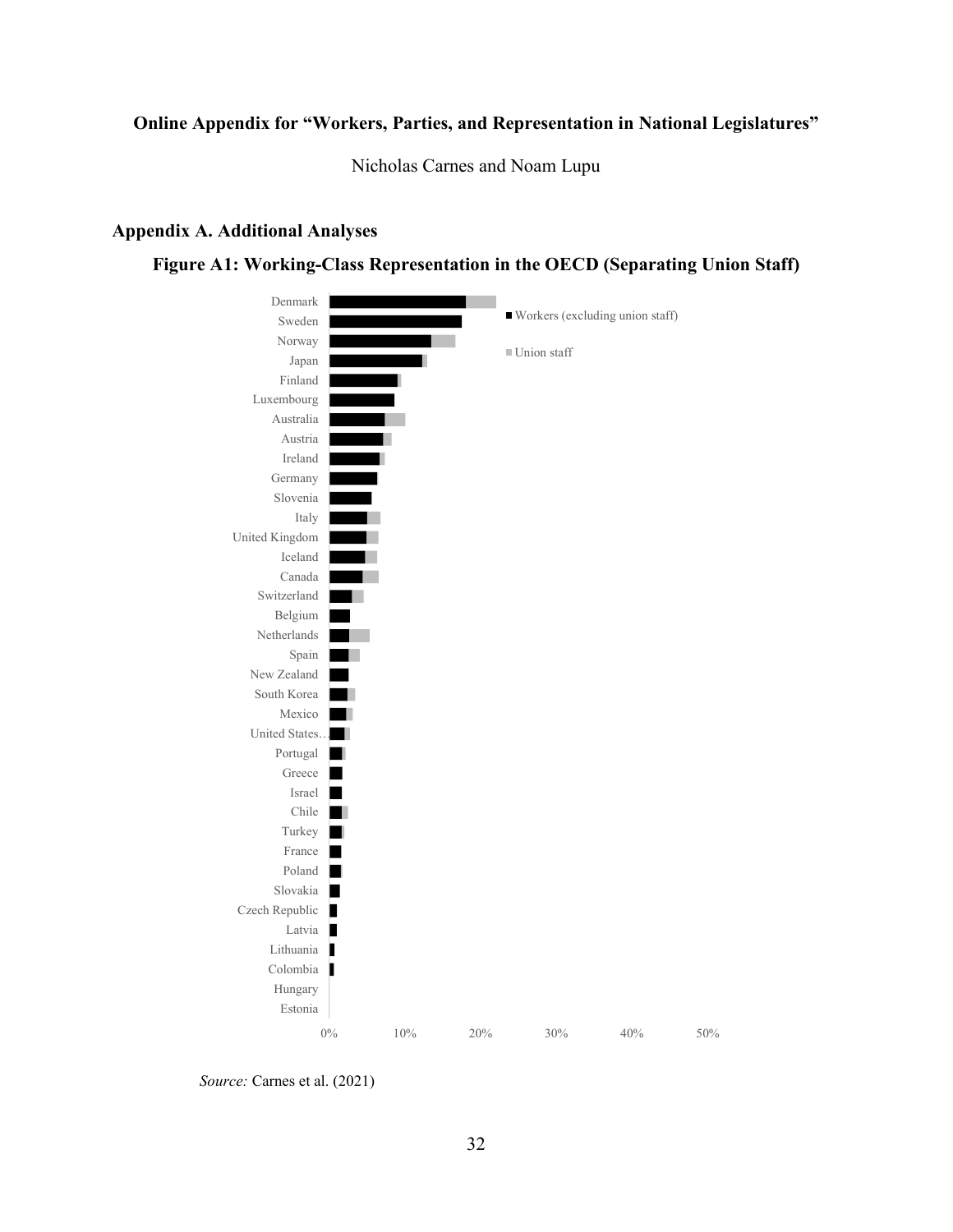# **Figure A2: Worker Representation, by District Magnitude and the Number of Seats in the National Legislature**



*District Magnitude (Excluding IL, NL, and SK)*





*Sources:* Carnes et al. (2021), V-Dem (Coppedge et al. 2021)